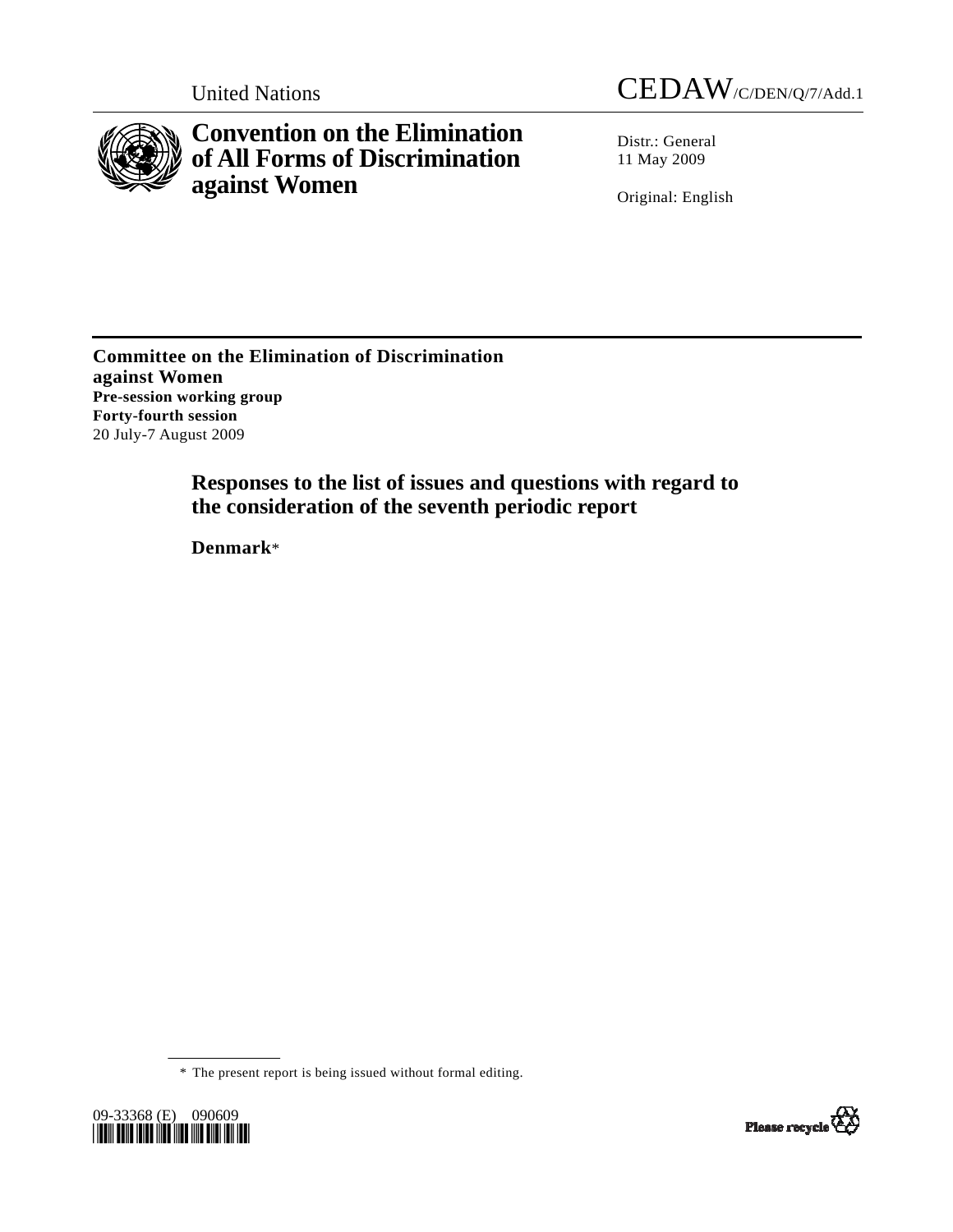#### **April 2009**

## **Comments by Denmark on the list of issues and questions contained in the report of the pre-session working group prior to CEDAW's 44th session, 20 July – 7 August 2009, CEDAW/C/DEN/Q/7**

## **General**

#### **Response to question 1:**

Denmark's seventh periodic report was produced in an all Government approach involving the relevant ministries and official institutions. The report has been submitted to the Legal Affairs Committee of the Danish Parliament, and the report of the examination will also go to Parliament. There is close cooperation with non-governmental organisations and the NGOs have commented on the final report. At their request, their comments are attached to the report. The report has been published and is available on the websites of the Ministry of Foreign Affairs and the Ministry of Social Welfare and Gender Equality.

#### **Greenland**

The Convention and its Optional Protocol have been ratified for Greenland, cf. the Danish instruments of ratification. The Greenland Parliament has passed Act no. 5 of 20 May 1998 on the Equal Status Council Act and Act no. 7 of 11 April 2003 on Equality of Women and Men.

The report contained in appendix A has been prepared and approved by the Greenland Home Rule Government (Landsstyret) and circulated to the Equal Status Council of Greenland and the two sides of industry. The reports will be presented to the Greenland Parliament (Landstinget) after its presentation to the CEDAW Committee.

#### **The Faroe Islands**

The report contained in appendix B was produced by the Faroese Government, with primary inputs from the Ministry of Trade and Industry, the Ministry of Foreign Affairs, the Ministry of Health and Social Affairs, and the Ministry of Culture and Education.

The report as such is the result of joint efforts by the Faroese Government. Although several ministries have been involved in the process, the report has not been formally adopted by the Government, e.g. at ministerial meetings, nor has it been presented to the Faroese Parliament.

The report was widely disseminated immediately after its submission and later received renewed public attention due to a press release on the country specific information submitted to the CEDAW committee by Javnstøðunevndin, the Gender Equality Commission, which is a national Faroese human rights institution.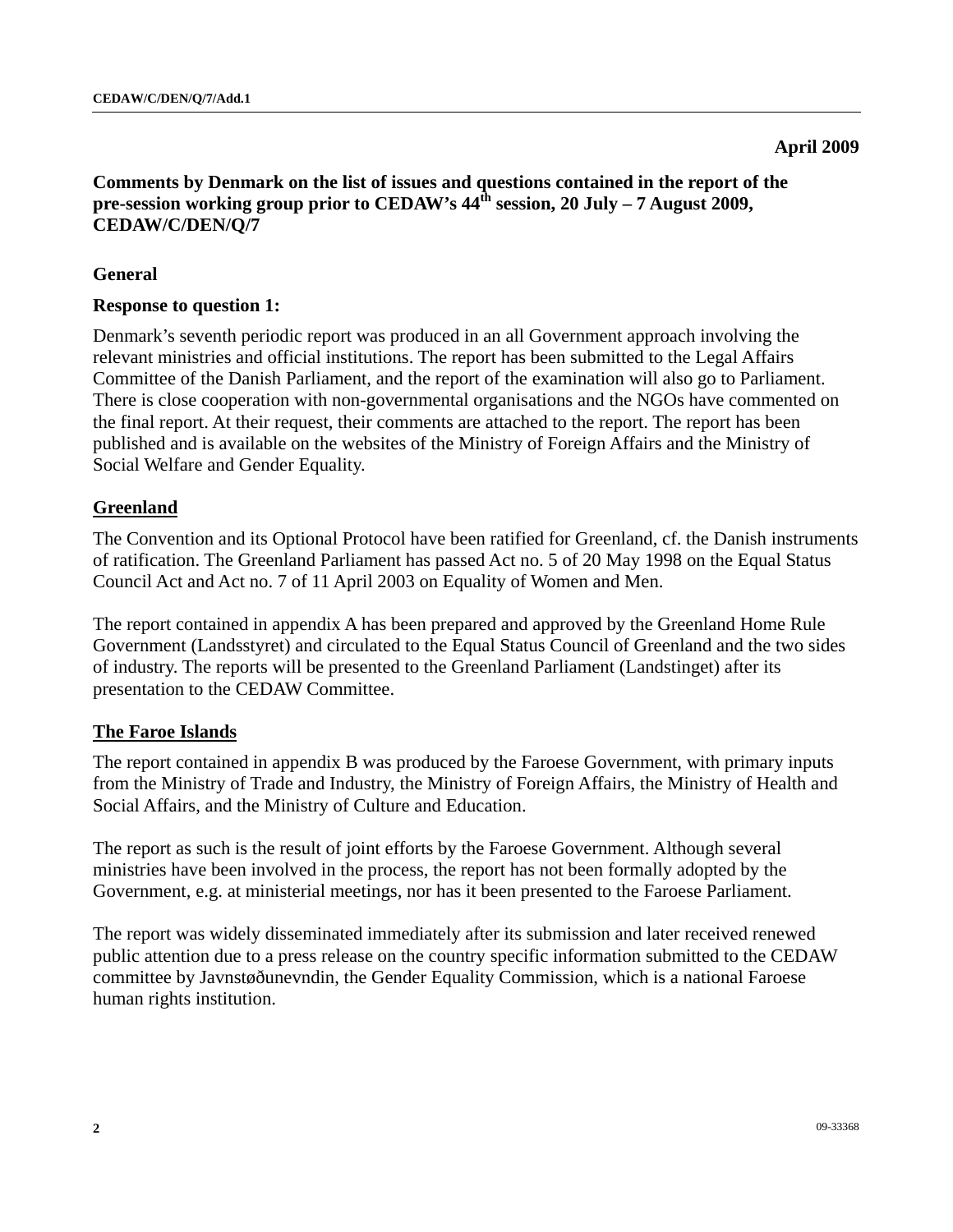Furthermore, the newly established Faroese Ministry of Foreign Affairs is currently in the process of developing formalized reporting procedures for human rights treaties. Such procedures will most likely include the mandatory presentation of human rights reports to the Faroese Parliament.

Moreover, the Faroese Ministry of Foreign Affairs intends to expand its homepage ([www.mfa.fo](http://www.mfa.fo/)) so that it includes a section on human rights where all reports to human rights monitoring bodies will be made accessible.

While NGOs were not directly involved in the preparation of the report, the Government of the Faroes has continuously sought to facilitate and encourage their participation in the reporting process. For example, the Government of the Faroes has been heavily involved in aiding the Gender Equality Commission, which has board members from Faroese women's rights NGOs, in compiling and submitting critical country-specific information to the Committee.

The Government of the Faroes intends to continue to strengthen the role of NGOs and NHRI in the preparation of reports as well as in the reporting process as a whole.

# **Constitutional, legislative and institutional framework**

## **Response to question 2:**

Regarding incorporation of the Convention on the Elimination of All Forms of Discrimination Against Women into Danish law, it should be noted that the Danish Government takes Denmark's international obligations seriously. The message from the Government is clear: the international human rights conventions that have been ratified must be respected.

As mentioned in Denmark's sixth periodic report to the Committee, in 2001 the "Incorporation Committee" recommended that the Convention on the Elimination of All Forms of Discrimination Against Women should not be incorporated into domestic law. The Government took note of this recommendation and decided not to incorporate the Convention. This decision is based on several considerations.

Firstly, the Convention is in fact a relevant source of law in Denmark. Conventions that have not been specifically implemented because harmony of norms has been ascertained, can be and are indeed invoked before and applied by the Danish courts and other law-applying authorities. Therefore, incorporating the Convention would be a symbolic act only and would change nothing in reality.

Secondly, the Convention itself does not place any obligations on the States to incorporate the Convention into domestic law. The Convention does, obviously, oblige states to ensure that the provisions of the Convention are fully implemented, but there are other ways of ensuring this implementation than by incorporation.

When ratifying the Convention and also subsequently, the Government has taken steps – as referred to later in the answer to this question – to ensure that Danish law and practice are in conformity with the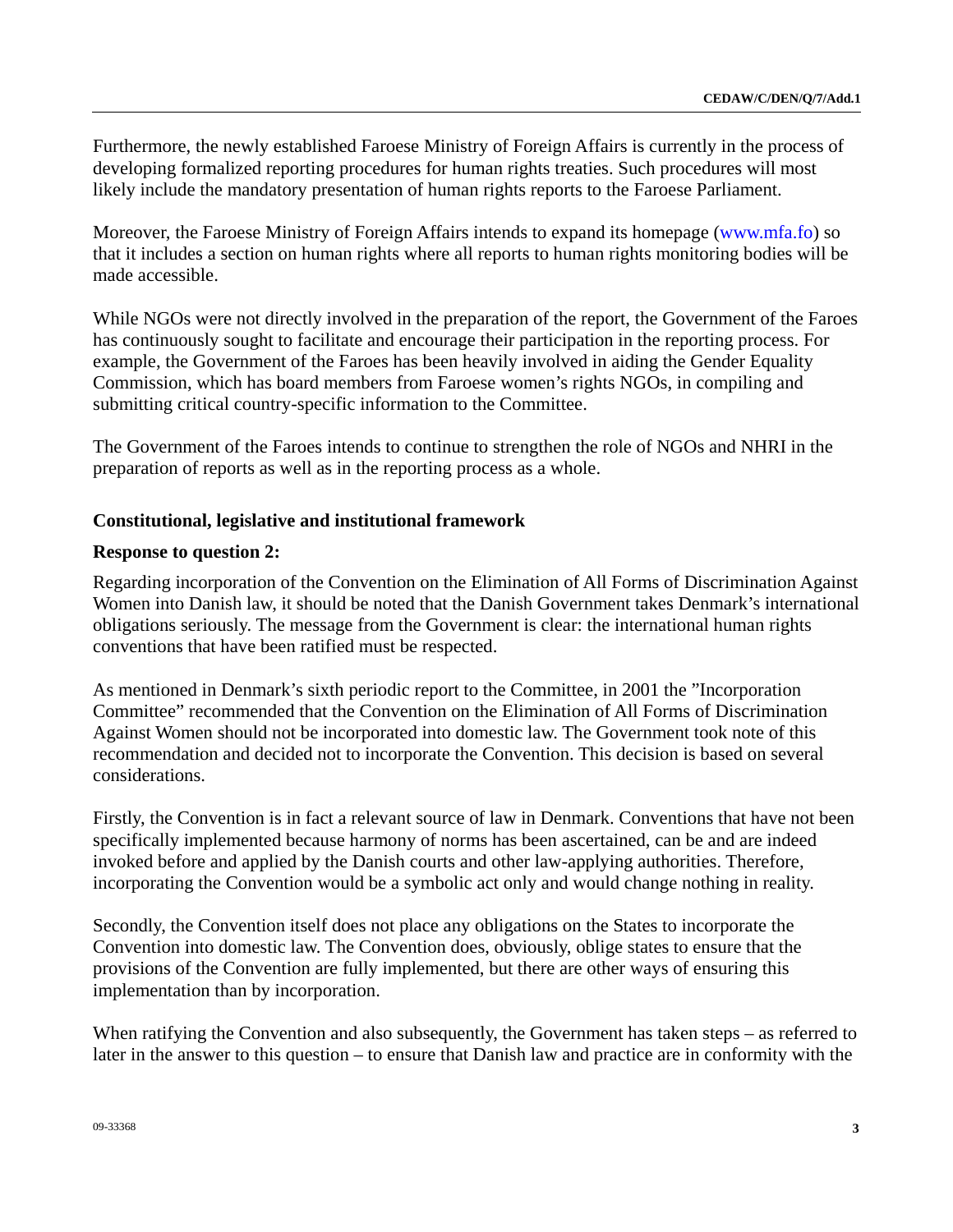Convention, for instance when legislation is being drafted. Hence, the Government is of the opinion that even though the Convention has not been incorporated into Danish law, Denmark fully respects the provisions of the Convention.

Furthermore, the Ministry of Justice scrutinizes all draft legislation before a Bill is introduced into Parliament. There is, for instance, examination of whether the draft legislation complies with the Danish Constitution, EU law and other general rules and principles, and the relationship to general international conventions on human rights is examined to the extent that circumstances may require. In a guide regarding the elaboration of legislation issued by the Ministry of Justice, the Convention on the Elimination of All Forms of Discrimination against Women is mentioned as one of the international conventions on human rights that must be considered during the elaboration of legislation.

In conclusion: Denmark fully respects the Convention and its provisions, and the question of incorporation of the Convention is – as shown – not a question of complying or not complying with the Convention, but rather a question of the choice of methods to ensure its implementation.

The Convention was invoked before the Danish Supreme Court in November 2004 in one case on discrimination against two women who fell ill during parental leave - as also mentioned in the supplementary information forwarded to the Committee in May 2006 in relation to the examination of Denmark's sixth periodic report.

The two women received sickness benefits that – in accordance with a regulation on sickness benefits – were calculated on the basis of income just before the commencement of illness. In the cases in question, this income comprised benefits received during parental leave. Previously, the sickness benefits were calculated on the basis of wages before the leave, resulting in higher benefits during sick leave.

The plaintiffs claimed that the regulation on sickness benefits was indirectly discriminatory against women because it is mainly women who take parental leave.

The Supreme Court found that it is a fundamental principle that benefits are calculated on the basis of income just before the commencement of illness and that this fundamental principle did not discriminate against persons who were taken ill during parental leave.

The Supreme Court found that the regulation on sickness benefits did not conflict with the prohibition against indirect sex discrimination in the Convention on the Elimination of All Forms of Discrimination against Women.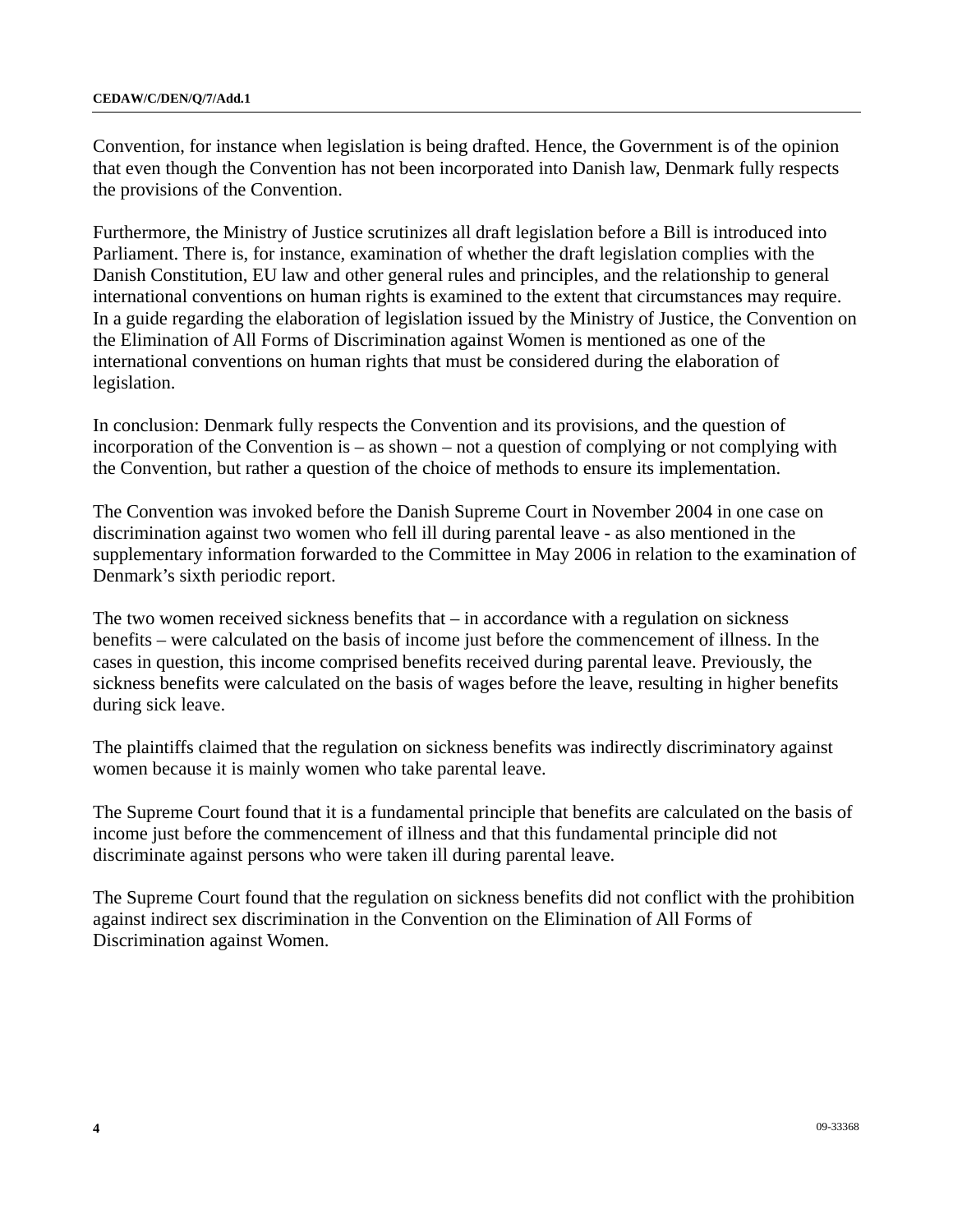## **Response to question 3:**

## **Greenland**

The Convention on the Elimination of All Forms of Discrimination against Women (CEDAW) and its Optional Protocol are ratified by Denmark on behalf of Greenland, and thus both entered into force in Greenland from the day of ratification by the Government of Denmark.

The Greenland Home Rule Government has assumed both legislative and administrative authority in the area of equality between women and men. According to the Greenland Home Rule Act, cf. article 2 in Appendix A, this means that the Greenland Home Rule authorities have the power and obligation to implement the Convention and its Optional Protocol into Greenlandic legislation.

The Convention and Optional Protocol were implemented in Act no. 5 of 20 May 1998 on the Equal Status Council of Greenland, and Act no. 7 of 11 April 2003 on equality of women and men, together with other legislation. As regards reporting on Greenland under human rights treaties ratified by Denmark, the Government of Greenland and the Danish Government have agreed that the Government of Greenland should draft the sections concerning areas under the Greenland Home Rule authority and the Danish Government should draft the sections concerning areas under the authority of the Danish Government, thus producing a joint report on Greenland.

## **The Faroe Islands**

The Government of Denmark ratified the Convention on the Elimination of All Forms of Discrimination against Women on April 21st 1983 and its optional protocol on May 31<sup>st</sup> 2000. The CEDAW Convention and the Optional Protocol were ratified without extending a territorial reservation for the Faroe Islands, and thus both entered into force on the Faroes from the date of ratification by the Government of Denmark, cf. CEDAW/C/DEN/7.

The Government of the Faroes has assumed both legislative and administrative responsibility in matters pertaining to gender equality, and is therefore obligated to ensure that all rights expressed in the Convention and the Optional Protocol are fulfilled.

The Convention and its Optional Protocol were implemented through adopting Parliamentary Resolution of March 31st 1987 on the entry into force of the CEDAW Convention for the Faroe Islands, and Act No. 52 dated 3 May 1994 on Gender Equality together with other legislation, cf. CEDAW/C/DEN/6 and CEDAW/C/DEN/7.

The Faroese Authorities have, in cooperation with the relevant Danish ministries, significantly increased their involvement in the reporting process in recent years. This is exemplified by the fact that the Faroese Authorities have prepared distinctive and substantial contributions to most periodic human rights reports by the Kingdom of Denmark, e.g. CCPR/C/DNK/5 and CEDAW/C/DEN/6, as well as forthcoming contributions to reports pertaining to the Convention on the Rights of the Child (CRC), the Covenant on Economic, Social and Cultural Rights (CESCR), and the Convention on the Elimination of Racial Discrimination (CERD).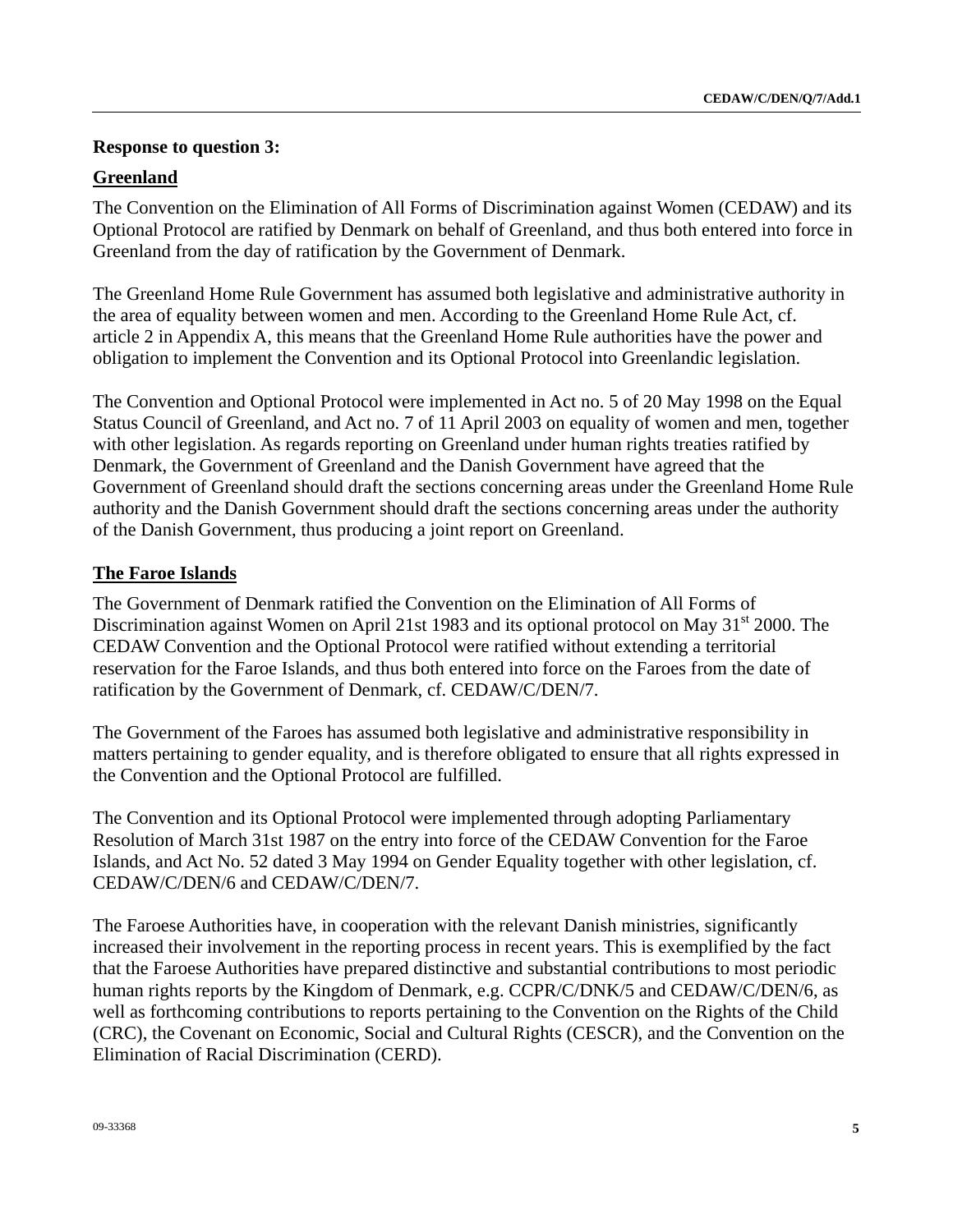#### **Response to question 4:**

The Minister for Social Welfare and Gender Equality, who is also the coordinating Minister for Disability, is responsible for the Government's overall activities in the field of gender equality and coordinates the equality work of other ministries. The mainstreaming strategy (which is part of the law) means that in principle there now are 19 Ministers for Gender Equality, each responsible for integrating gender and equality perspectives in all policies and activities within their field of competence.

The Minister for Gender Equality is responsible for implementing the mainstreaming strategy, not only in relation to other ministries but in other parts of the public administration also. In parallel with the mainstreaming strategy, the Minister, in a dual process, lays down rules and guidelines for gender equality activity and initiates special measures to promote gender equality and equal opportunities.

Each year the Minister draws up a report covering the achievements of the preceding year in the field of gender equality and a Perspective and Action Plan for gender equality. Both the report and the action plan are submitted to the Danish Parliament and define the Government's priorities in working with equality in the following year. The 2009 Action Plan sets out long-term objectives up to 2015. In addition, every second year local authorities and ministries are obliged to report to the Minister for Gender Equality on gender related issues as well as on gender statistics. On the basis of this substantial reporting, the minister publicly issues a general overview of gender equality work in all public authorities.

## **Department of Gender Equality**

The Department of Gender Equality was established under the Minister for Gender Equality and is a secretariat for the Minister. The Department is responsible for Government initiatives on gender equality through the co-ordination, development and implementation of Government policies and advises the Minister and Parliament in matters concerning gender equality.

The task includes: preparation of legislation and administrative rules concerning gender equality, co-ordination of gender equality measures initiated by public authorities as an element of the mainstreaming strategy, preparation of the annual report on gender equality for the Parliament, implementation of the Minister's Perspective and Action Plan, monitoring of the development in the gender composition of certain committees and boards included in the Gender Equality Act, and representation in a number of international fora.

#### **Minister for Social Welfare**

From 7 April 2009 the Minister for Employment is also Minister for Gender Equality. Until then the Minister for Social Welfare was also the Minister for Gender Equality. Equality and equal opportunities therefore naturally formed part of the work in the Department of the Ministry of Social Welfare covering Elderly People, Children and Young Persons, Marginalized Groups, Housing, Interior and Civil Society/Family. The Department of the Ministry is also responsible for coordinating the activities of the Danish Government in the field of disability. Furthermore, the Department is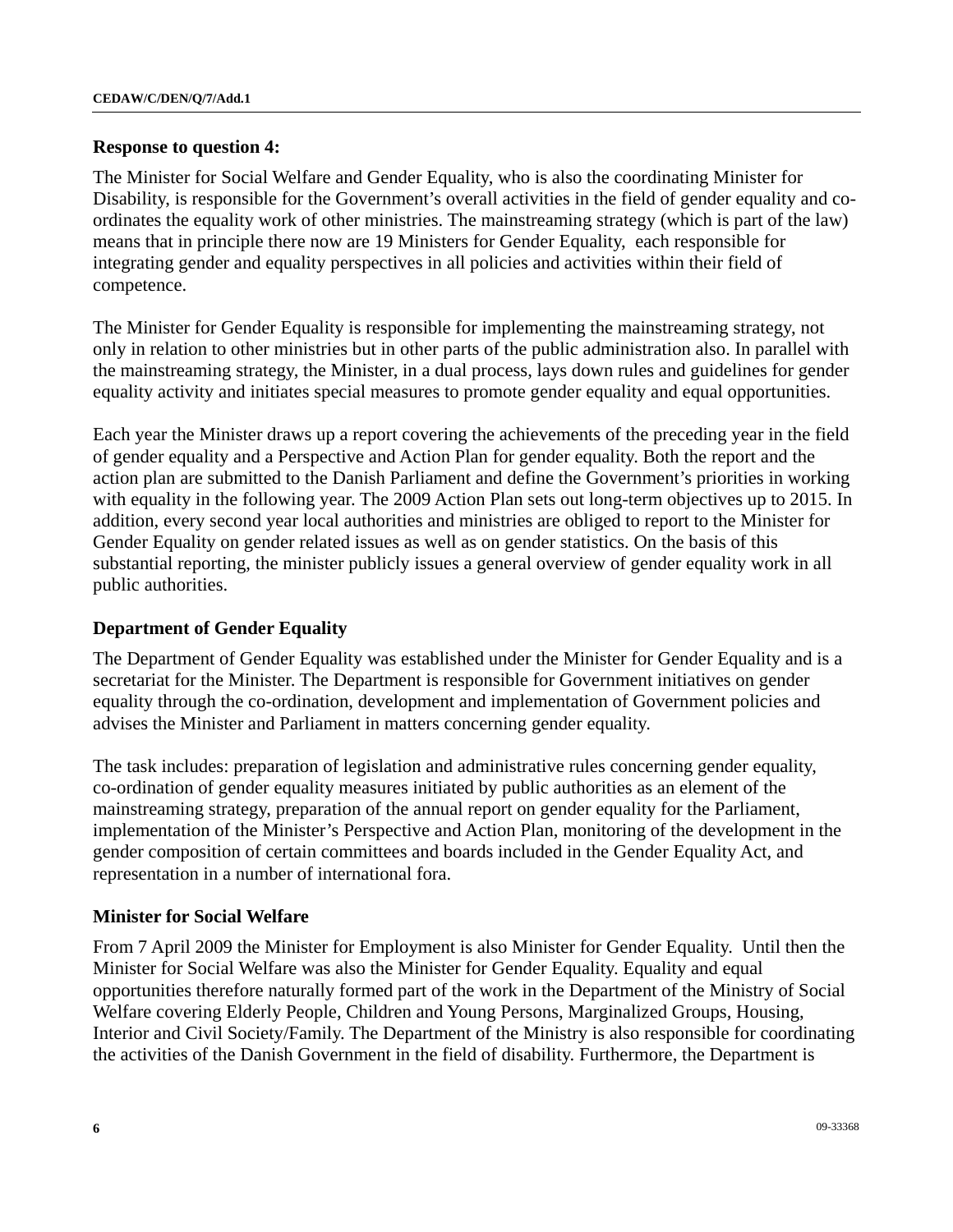responsible for the proposal of the Commission of the European Communities for a council directive on implementing the principle of equal treatment between persons irrespective of religion or belief, disability, age or sexual orientation. On a daily basis, the Ministry cooperates with the Department of Gender Equality to ensure that the Department of the Ministry is a role model and front figure in the work with gender mainstreaming.

## **Cooperation with Greenland and the Faroe Islands**

The Department of Gender Equality cooperates and coordinates with colleagues in Greenland and Faroe Islands whenever appropriate. This cooperation takes place both bilaterally and through the Nordic Council of Ministers.

#### **Response to question 5:**

## **The Act on the Board of Equal Treatment**

The Act on the Board of Equal Treatment came into force on 1 January 2009. The Board of Equal Treatment replaces the Gender Equality Board and assumes the same powers.

The Board of Equal Treatment provides independent assistance to victims of discrimination in pursuing their complaints about discrimination in the following way:

The Board of Equal Treatment is an administrative authority with judicial powers. It is an independent body and is thus not constrained by instructions from authorities or other bodies with respect to individual case handling and decision-making.

The Board comprises a chairman, two deputy chairmen and nine other members. The chairman and the deputy chairmen must be professional judges and they are appointed by the president of the court. Both genders must be represented in the chairmanship of the Board. The Gender Equality Board was the model for the composition of the Board of Equal Treatment.

The main tasks of the Board are to make decisions regarding complaints as the supreme administrative complaints authority in cases that fall under anti-discrimination legislation, and to safeguard citizens' legal protection by coordinating practice at the national level, i.e. to ensure that similar cases are decided similarly, irrespective of where in Denmark a citizen lives.

The Board considers complaints related to discrimination based on gender, race, colour, religion or beliefs, political views, sexual orientation, age, disability or national, social or ethnic origin.

Any citizen may file a complaint with the Board of Equal Treatment, and filing a complaint is free of charge. Special conditions may apply to members of a trade union. Together with their trade unions they may take their case to labour market tribunals. Trade unions assist their members with complaints concerning gender discrimination on the labour market. Trade unions often take cases to court on behalf of their members. The Board may award compensation and invalidate dismissals to the extent provided for by the Acts and collective agreements.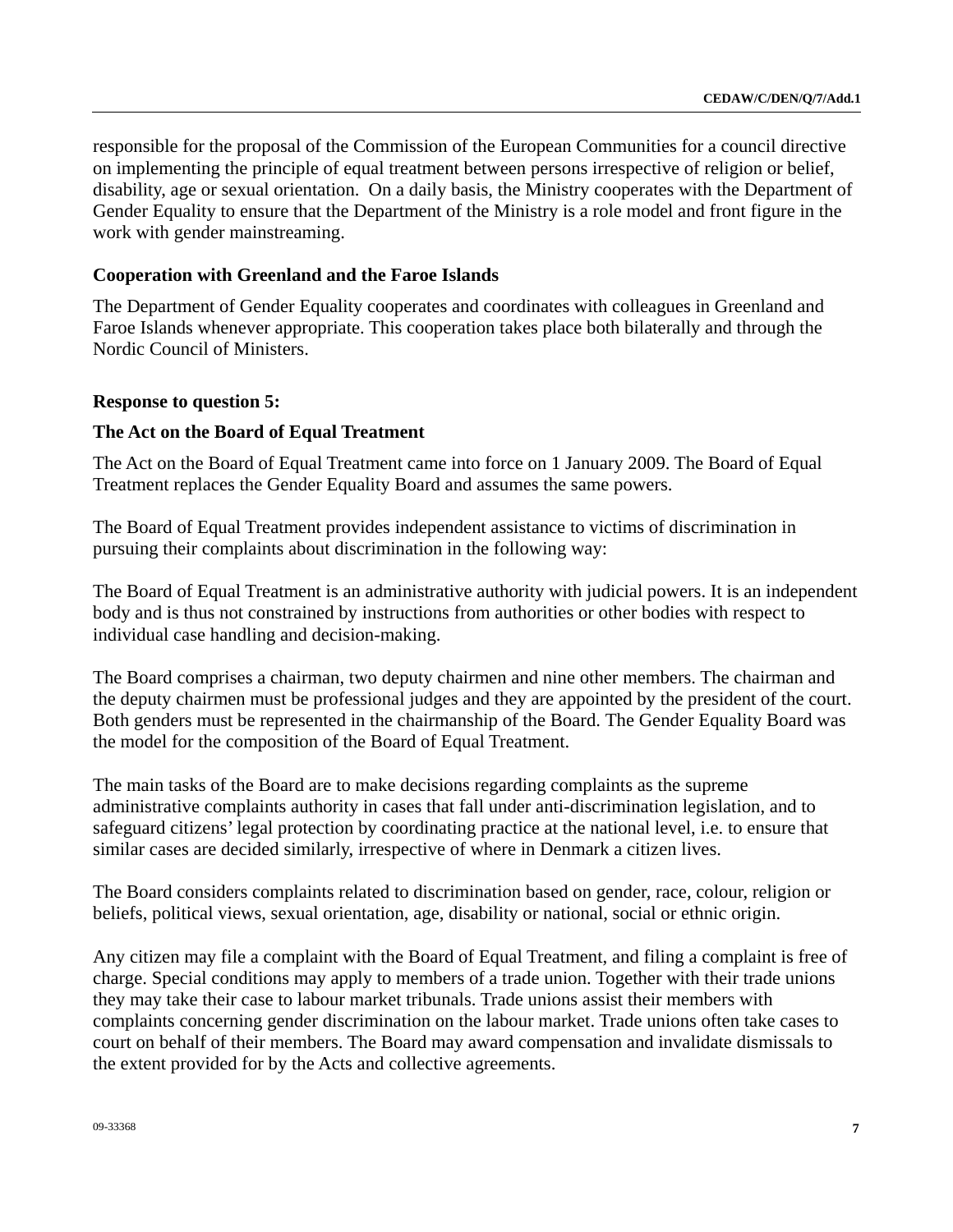Once the Board has ruled on a complaint, the Secretariat informs the parties of the possibility of bringing the matter before the courts. Where the decisions made by the Board and the settlements made with the assistance of the Board are not observed, the Board, at the request and on behalf of the complainant, must bring the matter before the courts via the legal adviser to the Danish Government.

The Gender Equality Board dealt with an average of 30 cases every year. The new Board of Equal Treatment has processed 10 cases up to now.

#### **Political participation of women in decision-making**

#### **Response to question 6:**

The Danish Government recognizes that there is still a problem with a low proportion of women in local government. To encourage more women to engage in local politics, the Minister for Gender Equality has distributed a pamphlet with good advice and examples of good practice to the local branches of all political parties. In addition, the Government held a conference on International Women's Day, 8 March 2009, on a single topic: How to encourage more women to stand for local government and how to get them elected.

Discussions took place with women who were standing as candidates for positions in local government about their motivation for seeking election and the barriers they had had to overcome to be nominated. There was also debate possible action by the political parties, including local party associations, to encourage more women to stand as candidates in local government elections.

At the conference the Danish Minister for Gender Equality stated that she would support the establishment of a network for women who are interested in local politics. The aim of the network is to inspire politically active women to stand for election as local government councillors and to assist women in overcoming barriers to nomination and election. The Minister emphasised the need for more knowledge about the barriers to elections and way to remove them.

#### **Rewards for appointing female professors and more female researchers**

Over the last couple of years the Danish universities have made a great effort to create more diversity among researchers and management. For instance, the University of Copenhagen has been exempted from the rules in the Act regarding equal treatment of men and women, and both the University of Aarhus and the University of Southern Denmark have made an effort to appoint more women to research and research management.

The exemption gives the University of Copenhagen the opportunity of being rewarded with more posts for professors if the faculties hire female professors. Furthermore, due to the exemption the university can offer special internationalisation scholarships that are allocated to areas where there are significantly more men than women. Finally, the exemption gives the university the opportunity of launching a talent development programme and a transverse mentor programme for female lecturers.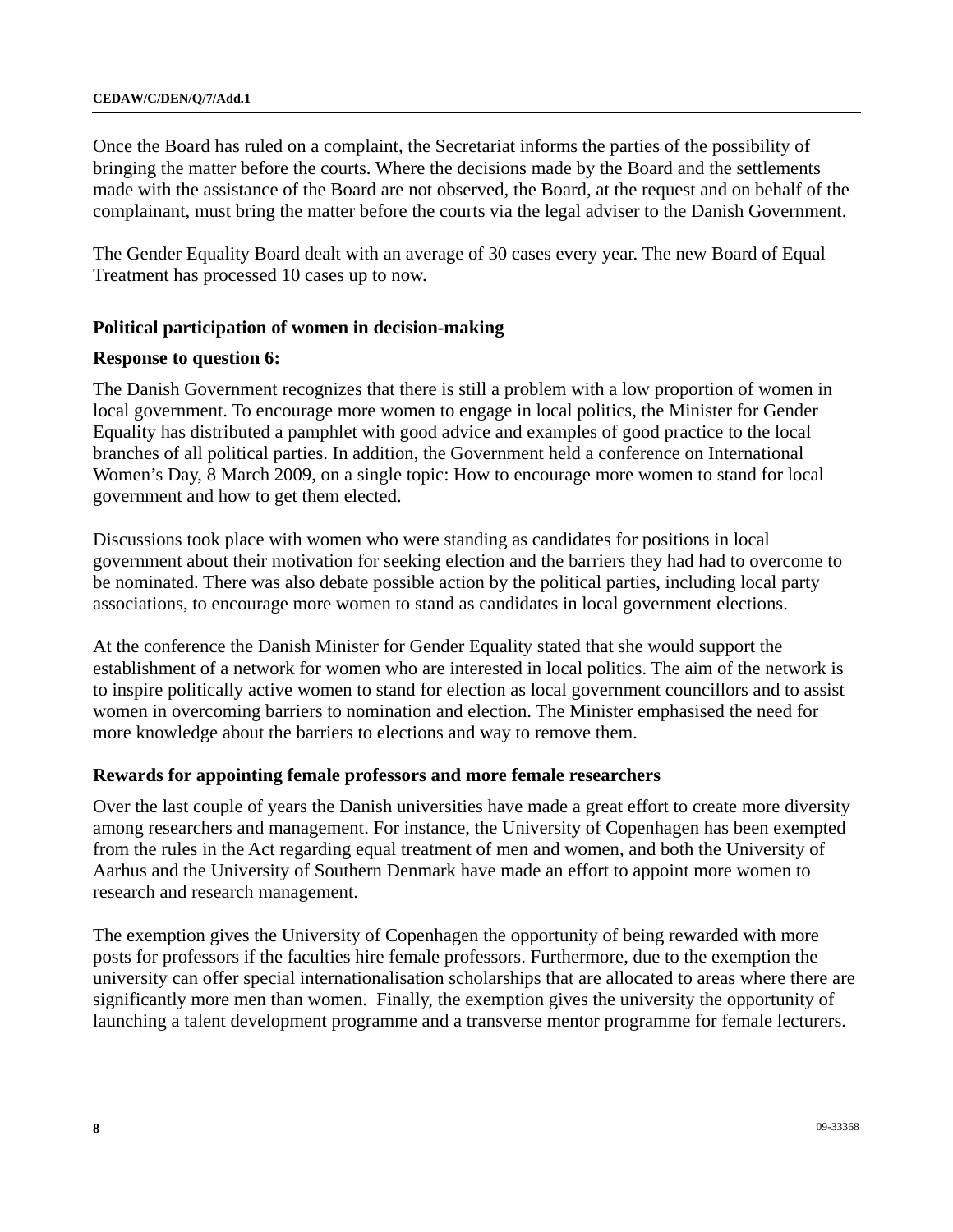In 2008 the managements of the University of Southern Denmark and the University of Aarhus signed a Charter for more women in management. The Charter marks the beginning of efforts to boost equal rights at the university. For the universities the overall objective of the Charter is to have more women in research management, i.e. within top research positions - especially lectureships and professorships.

In 2008 a task force at the University of Aarhus comprising researchers, HR staff and the director of the university started working on specific interventions to increase the number of women in management. The majority of the interventions will be completed in 2009. Of special importance can be mentioned:

- A mentor project: young researchers (men and women) will be offered a mentor.
- Employment policy: when researchers' CVs are being evaluated, the emphasis is to be on productivity in the wider sense rather than the number of papers published/publications. Furthermore, the appointing committees must have women members.
- University councils, boards and committees must be constituted with a fair representation of women.

During the first six months of 2009 the deans are to formulate equal rights policies for their faculties and determine the aim of the equal rights efforts. The university is a complex organisation, and it is therefore very important to have modified efforts concerning equal rights at each faculty.

In February 2009 the University of Southern Denmark hired a gender consultant to initiate a mentor programme targeting younger female researchers in particular. The consultant, moreover, is to draw up a proposal for how this university can promote female researchers and women who have management skills.

Networks of female academics and Ph.D. students have been established at all faculties of the university. These networks arrange meetings concerning career options, initiate mentor programmes and take steps to initiatives regarding personnel policy focusing on the needs of the female employees. The female researchers also have a function as role models for female students.

A network of female researchers within the area of social science have taken steps to set up a career development programme for female researchers at the Faculty of Social Sciences and the Faculty of Science. The programme is designed to help the participants to focus on career development goals and to find solutions to the problems that they face in the world of research.

The specific question regarding the Faroe Islands is answered below in connection with the answers to question 7.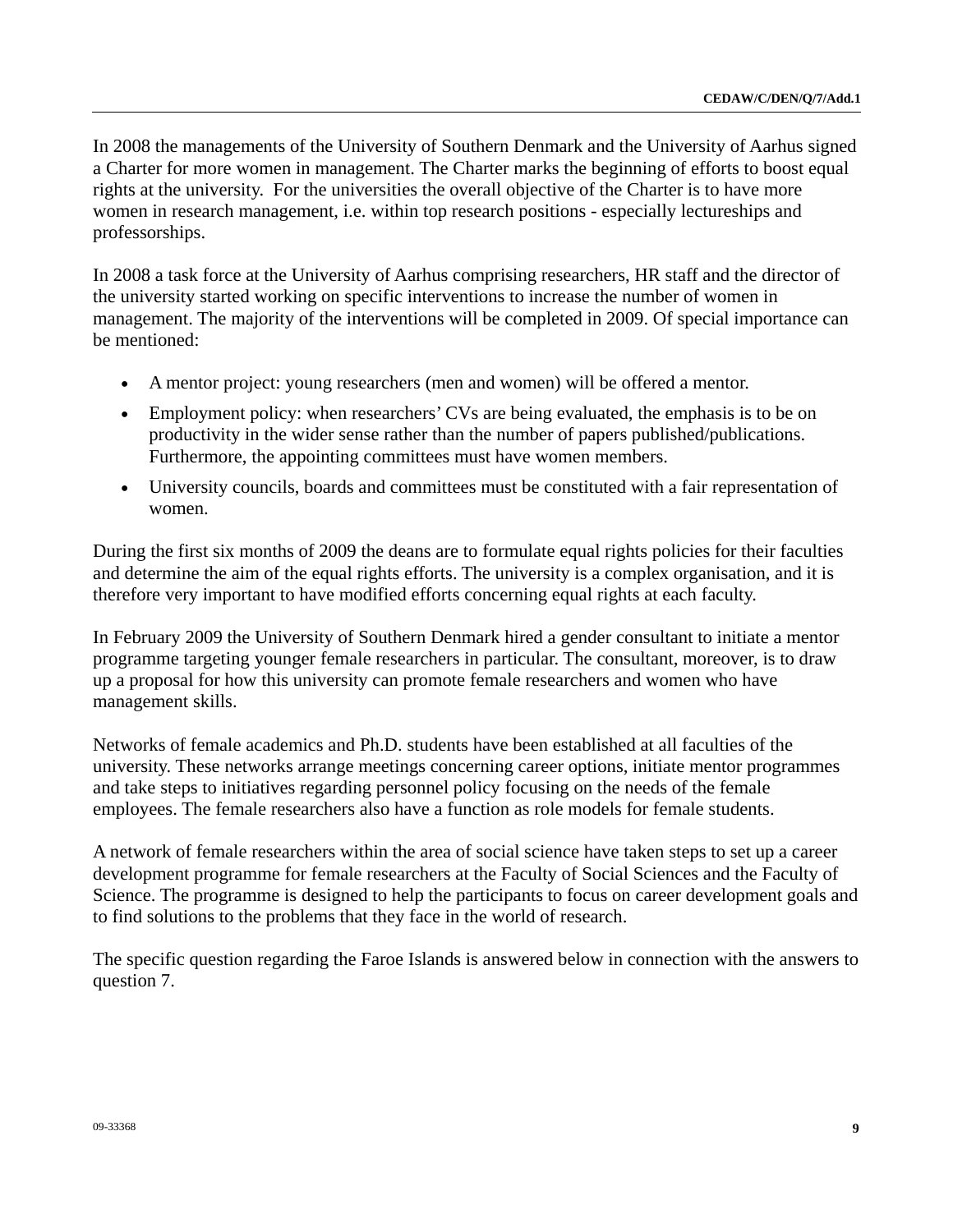#### **Women ambassadors**

Even though Danish women continue to be underrepresented at the international level, it is important to notice that some of the interventions by the Danish Ministry of Foreign Affairs aimed at increasing the representation of women at higher levels, including the international level, have had a positive impact.

The share of women ambassadors abroad has increased from 3% in 2000 to 17% in 2009, and women constitute 40% among the highest-level executives of the Danish Ministry of Foreign Affairs (two women and three men). In top-level management in general women presently constitute 29%.

Since the periodic report of May 2008, the Danish Ministry of Foreign Affairs has joined a Charter for more women in management (initiated by the Ministry of Social Welfare and Gender Equality). In endorsing this Charter, the Ministry of Foreign Affairs commits to making further concrete efforts to bring more women into management positions. Since May 2008 the Ministry has also been part of a leadership programme for women, which is presently attended by three women.

It is also worth noting that a female Danish diplomat heads the United Nations Peacekeeping forces in Liberia.

## **Response to question 7**

#### **Greenland**

The following is an overview of women's participation in political life in Greenland. The statistics from the latest municipal elections in 2008 are as follows:

| <b>Municipal Councils</b> | Total | Women | Women by % |
|---------------------------|-------|-------|------------|
| Members                   | 72    | 24    | 33.33      |
| <b>Mayors</b>             |       |       | 25.00      |
| Deputy Mayors             | 4     | 2     | 50.00      |
| Administration            | 16    | 5     | 31.25      |

#### *Greenland Parliament*

| Elections | Total | Women | Women by % |
|-----------|-------|-------|------------|
| 2005      |       |       | 33.3       |

Since the 2005 election, one female Member of Parliament has resigned and has been replaced by a man.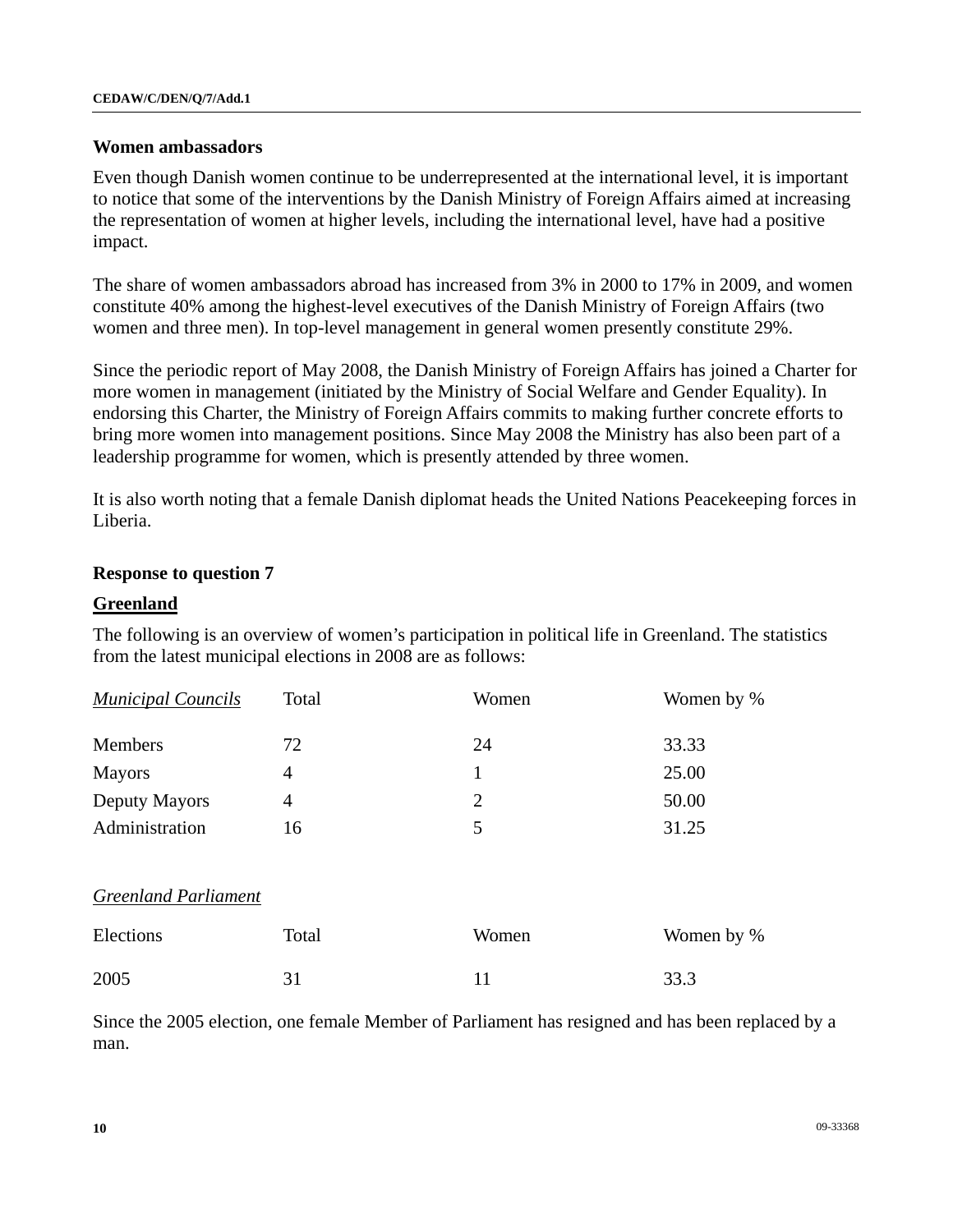## *Management of the Central Government Executive Administration*

There are currently a total of seven ministries in Greenland. One (1) minister – The Minister for Health and Family - is a woman, which equals 14.3%.

## *Management of Ministerial Agencies and Institutions (ISIIN)*

There are 7 departments in all in the central administration of the Greenland Home Rule Government. Of the 7 Heads of Department (deputy ministers) 3, i.e. 42.85 %, are women.

There are 17 government-owned companies with 15 women out of a total of 87 board members, equalling 17.2%.

## *Management of Juridical Agencies and Institutions*

The judicial area in Greenland is placed under the authority of the Ministry of Justice in Denmark. The leading authorities in Greenland are the High Commissioner of Greenland, the Ombudsman of the Greenland Parliament and the district judges. The High Commissioner of Greenland is a man and the Ombudsman of the Greenland Home Rule Parliament is a woman. There are currently a total of 10 district judges. 6 of the 10 are women, which equals 60 %.

## **The Faroe Islands**

Since 2005, the Government of the Faroes has allocated significant resources in an effort to combat the identified low participation of women in the political decision-making process in the Faroes, cf. Art 7 in Appendix B of CEDAW/C/DEN/7 for a further description of the measures taken to increase the participation of women in political decision-making.

A measurable result of these efforts can be seen in the outcome of the general elections in January 2008, where the share of women in the Faroese Parliament increased from 9.4% to 21.2%. Furthermore, the share of women in the Faroese Government increased from 0% to 37.5%.

In November 2008, after the CEDAW report was submitted, municipal elections were held in the Faroes. Again there was a clear improvement in the participation of women in the political decisionmaking process at the local level. This improvement can be traced both in terms of the number of women on the ballots as well as women's share of the seats on municipal councils, cf. below.

#### *Municipal Councils 1992-2008*

|                           | 1992. | 1996 | 2000 | 2004 | 2008 |
|---------------------------|-------|------|------|------|------|
| Share of women on ballots | 20%   | 23%  | 30%  | 32%  | 39%  |
| Share of women elected    | 15%   | 16%  | 23%  | 23%  | 31%  |

Thus, the results of the general and municipal elections as well as the public debate clearly indicate that there is a change in attitude in the Faroes with respect to the importance of gender equality in political and public forums.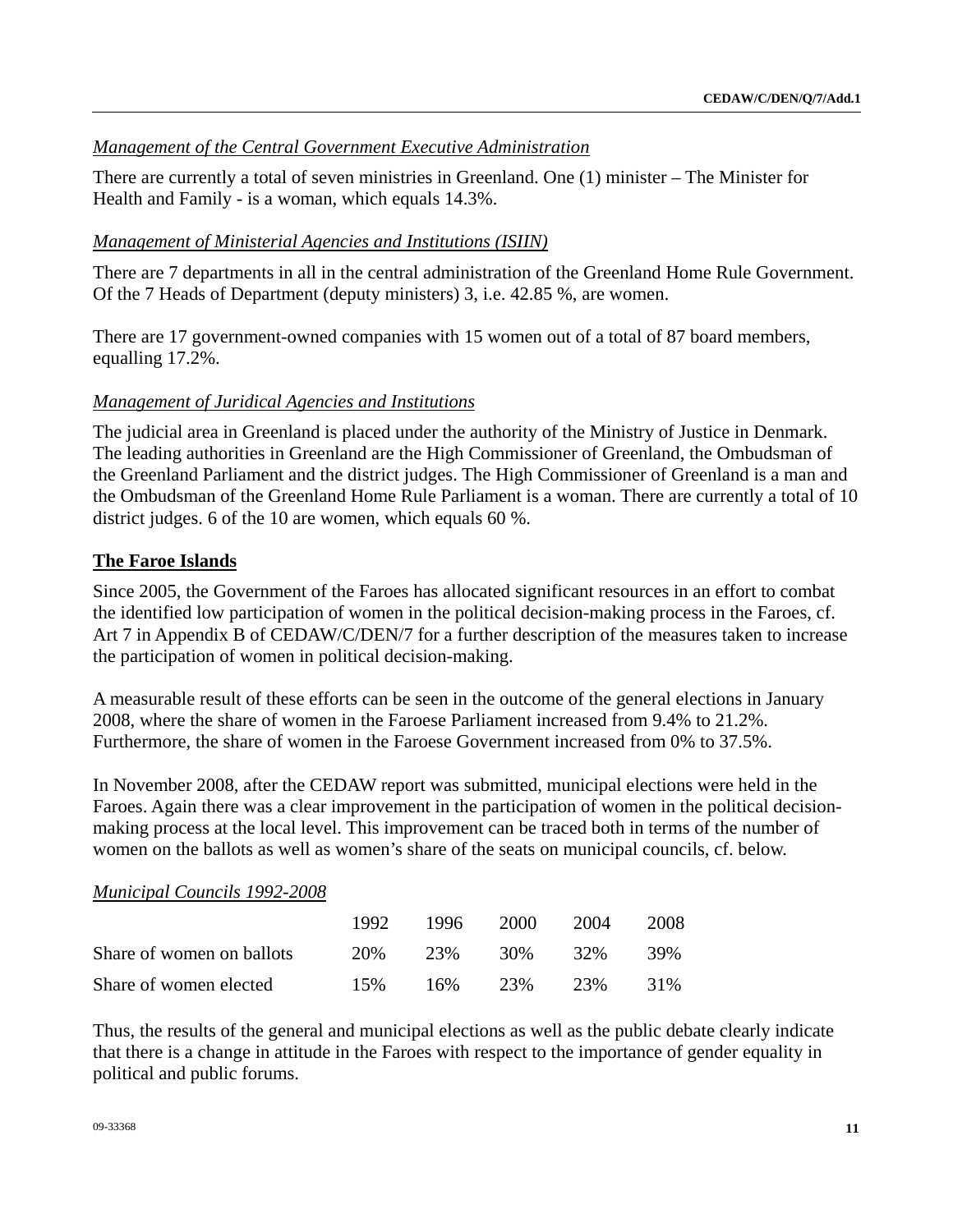#### **CEDAW/C/DEN/Q/7/Add.1**

#### *The Faroese Parliament*

| Year | <b>Members</b> | Women | Women by % |
|------|----------------|-------|------------|
| 2008 | 33             | 7     | 21.2%      |
| 2004 | 32             | 3     | 9.4%       |
| 2002 | 32             | 4     | 12.5%      |
| 1998 | 32             |       | 12.5%      |

#### *The Faroese Government*

| Year | Ministers | Women | Women by % |
|------|-----------|-------|------------|
| 2008 | 8         | 3     | 37.5%      |
| 2004 | 7         | 0     | 0%         |
| 2002 | 9         | 1     | 11%        |
| 1998 | 8         |       | 13%        |

#### *Women in high-level positions in the civil service*

Women serve as the senior administrator in 19 of the 76 government and public institutions (i.e. 25%).

Furthermore, of the eight current government ministries in the Faroes only one has a female Permanent Secretary (12.5%). However, the Permanent Secretary to the Faroese Parliament and the Ombudsman to the Faroese Parliament are both women.

The Faroes also maintain diplomatic missions in Copenhagen, Brussels, Reykjavik and London, and the mission in Reykjavik is the sole mission to be headed by a woman (25%).

#### *Women in high-level positions in the judiciary*

There are currently a total of 7 judges and deputy judges. 2 of the 7 are women, which is equal to approximately 30 %.

## *Women in senior positions in the private sector*

While women participate on equal terms in the Faroese private sector, there is clear underrepresentation of women in senior positions. A mere 20.1% of registered Faroese companies have a female CEO or managing director, women hold 19.7% of the total seats on Faroese corporate boards, and 14.2% of the registered Faroese companies have a woman as chair of the board (September 2007 figures).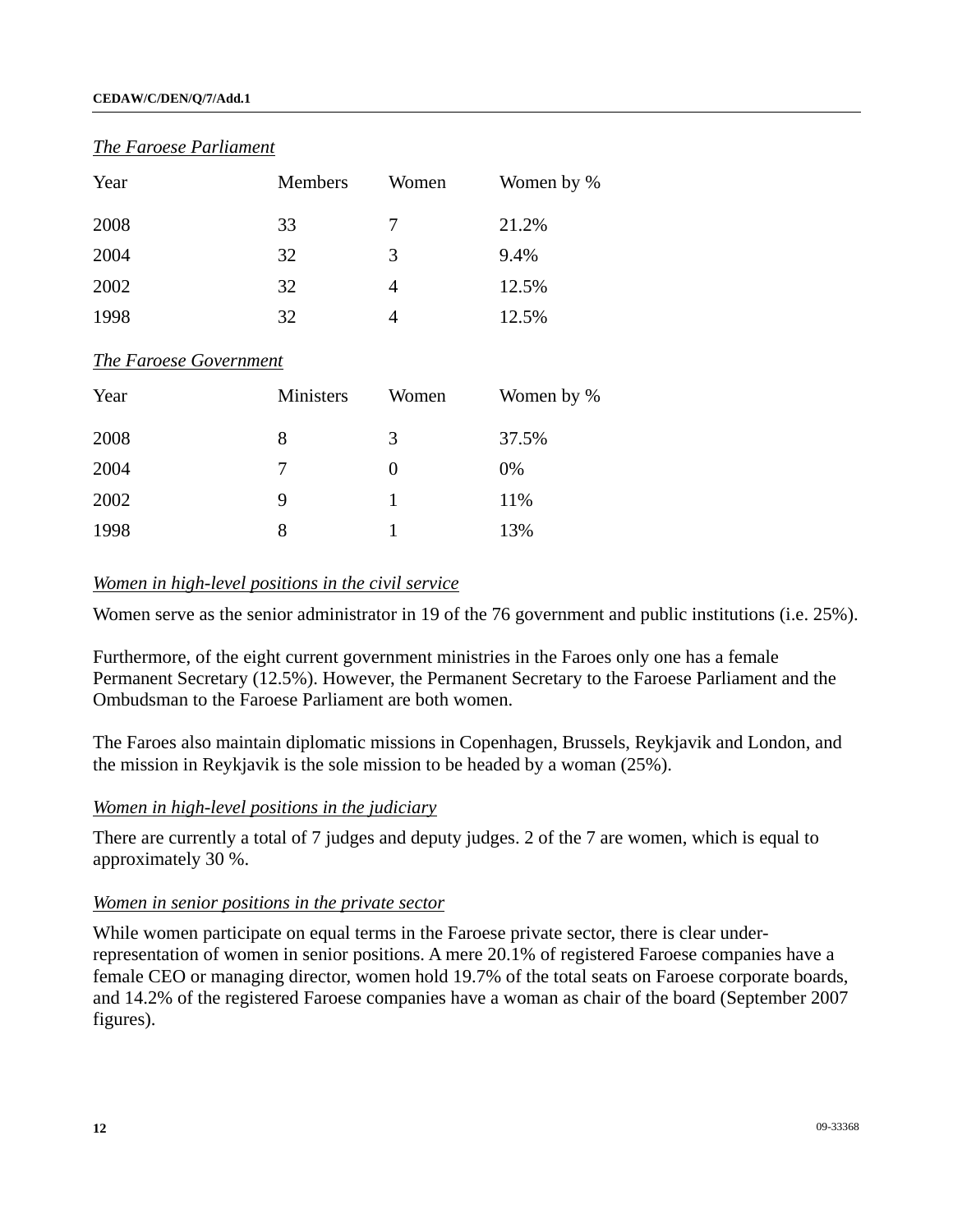## **Stereotypes and education**

## **Response to question 8:**

## **Mainstreaming action plans**

In autumn 2006, the action plan was evaluated externally by Rambøll Management Consulting, a private consulting company, and the conclusion was clear: "The inter-ministerial gender mainstreaming project has placed gender mainstreaming on the agenda, and, at the same time, it has developed methods and tools that have been crucial in getting many of the ministries started on implementing the strategy. It must be concluded that the inter-ministerial gender mainstreaming project has been a prerequisite for getting the ministries well underway." At the same time, the report concludes that only a few of the ministries are "ready to fly", and that assistance from an inter-ministerial project and from the Department of Gender Equality will continue to be necessary. Another primary conclusion in the evaluation is that there is a need for inter-ministerial collaboration to move away from the project phase towards actual implementation and embedding in the ministries, just as there is a need for increased ownership among management.

The new action plan 2007-2011 follows the recommendations from the evaluation so that the future work of gender mainstreaming in the ministries will be differentiated. While the first action plan primarily focused on the development of new tools in the areas of legislation, data and statistics, the new action plan for inter-ministerial collaboration focuses on implementation, embedding, differentiation and management. Another key difference from the first action plan is that, based on the principle of proportionality, every ministry should, as far as possible, formulate mainstreaming initiatives that incorporate:

- 1) A gender equality policy in their own core area, with gender equality policy objectives
- 2) Specific objectives for implementing and building competency in gender mainstreaming
- 3) Specific activities that are to be gender mainstreamed.

The first results have already emerged. In 2008 all ministries formulated gender equality policies and in 2009 an e-learning course was launched. See this link:<http://lige.dk/dkmd/index.html>

## **Women in rural areas**

An example of gender mainstreaming from the Ministry of Food, Agriculture and Fisheries, which in terms of gender equality policies focuses on incorporating woman in rural areas in planning and administration:

- There should be focus on promoting gender equality in the rural district programme, and information about gender aspects must be embedded in the programme.
- More women must hold seats in agricultural decision-making and counselling forums.
- To utilise the innovative power generated in agriculture and fisheries and to retain people in the sectors, the Ministry of Food is dedicating work in its policy area to reducing gender segregation in these sectors.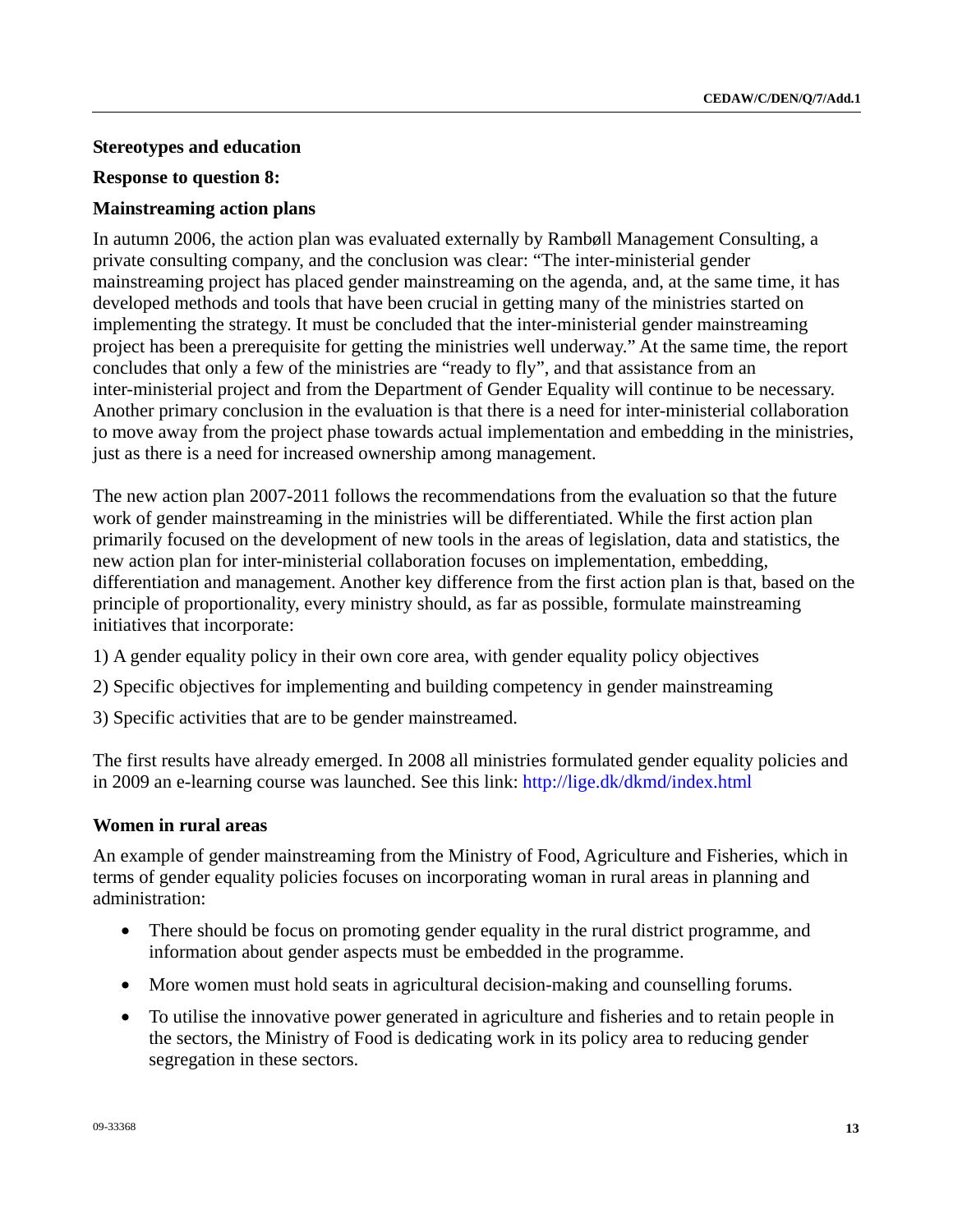#### **Response to question 9:**

### **Primary and Secondary Education**

The objectives of the Folkeskole (primary and lower secondary school) Act include the specification that schools are responsible for "preparing pupils for participation, sharing responsibility and their rights and obligations in a society based on freedom and democracy. The basis of the teaching and daily life of the school therefore is intellectual freedom, equality and democracy."

In addition, it is prescribed in the binding objectives for teaching in primary and secondary education that pupils must learn, for example, "to reflect on the importance of their own and other persons' rights and obligations in a democratic society", "reflect on the implications of their own and other persons' stereotypical views of various groups" and "present examples of international organisations and conventions to which Denmark is a party and discuss the roles of the United Nations and NATO in conflicts and collaboration in the world".

In addition to the binding objectives, the Ministry of Education oversees the preparation of a key curriculum, the use of which is optional and can be substituted with one chosen by the schools. According to the ministerial curriculum the pupils will identify gender specific similarities and differences in gender roles in school, family and social environments, examine and discuss gender roles and stereotypes in different cultures, in generations and in the media, compare and form an opinion regarding alternative ways of behavior for the individual and communities, and acquire an understanding of cultural diversity.

One of the primary learning goals of the Folkeskole Act is, furthermore, that the teaching is to create understanding of other countries and cultures, and the binding objectives for several subjects require that children learn about the everyday life and norms of other cultures, the transformation of cultures and the values that form the basis of different religions.

The objectives are currently under revision but focus is maintained on the culture, values and norms of cultures different from that of the ethnic majority in Denmark.

Danish municipalities, schools and teachers have great autonomy in the choice of curriculum, teaching materials and teaching methods but the overall objectives must be met. The Danish Government is aware of the need to continuously strengthen the intercultural competencies of teachers to ensure cultural understanding among students and respect for the values and norms of minority groups, and this has been reflected in the latest revision of the teacher training programmes.

#### **Vocational education and training**

Vocational education and training (VET) plays an important role in achieving the overall political goal of ensuring the integration of immigrants in Danish society.

The VET system is organised to motivate young people regardless of ethnic background to be trained for later employment in the public as well as the private sector. VET offers a variety of programmes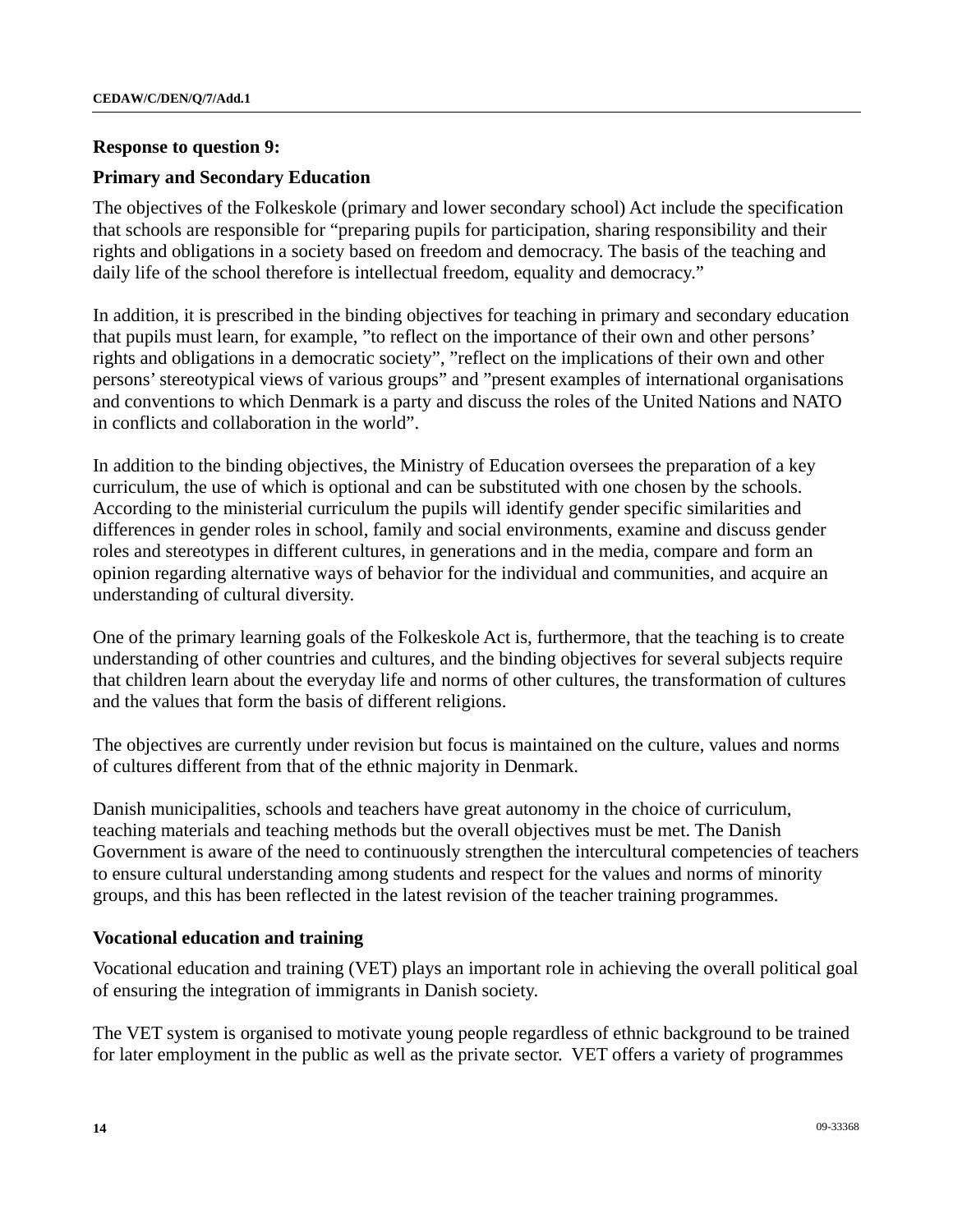which, besides training for a profession, contribute to developing the young people's interests in and ability to actively participate in a democratic society.

The Danish Vocational Education and Training System is an *inclusive* system, ensuring the integration of immigrants and weak learners, and hereby contributing to social cohesion and coherence. In this respect, the system constitutes an important element of integration and social policies, the implementation of which is ensured by the curricula of the various training colleges.

Young men and women still make gender stereotyped education choices, and this applies to students of Danish origin as well as to students with other ethnic backgrounds. In the VET system some areas such as welfare and health care appeal mostly to women, whereas construction, industry, trade, technology and communication and mechanics are male dominated.

In order to break down the gender-divided choice of education, the Danish Ministry of Education, however, has:

- Established a group of role models in order to promote non-specific gender choices of education and vocational training.
- Ensured that all teachers and guidance counsellors have learnt how to break down genderbased choices of education.
- Mainstreamed gender in the education on entrepreneurship in order to inspire more girls to become entrepreneurs.

## **University students**

Between 2002 and 2006 a total of approximately 87,000 students commenced their studies for a bachelor degree at Danish universities, and student intake has in general risen over this period. As figure AA shows, the total intake was higher in 2006 compared to 2002 for both genders as well as for ethnic groups. This is despite the fact that the size of the relevant age group (19-23 year olds) decreased between 2001 and 2005 (Statistics Denmark).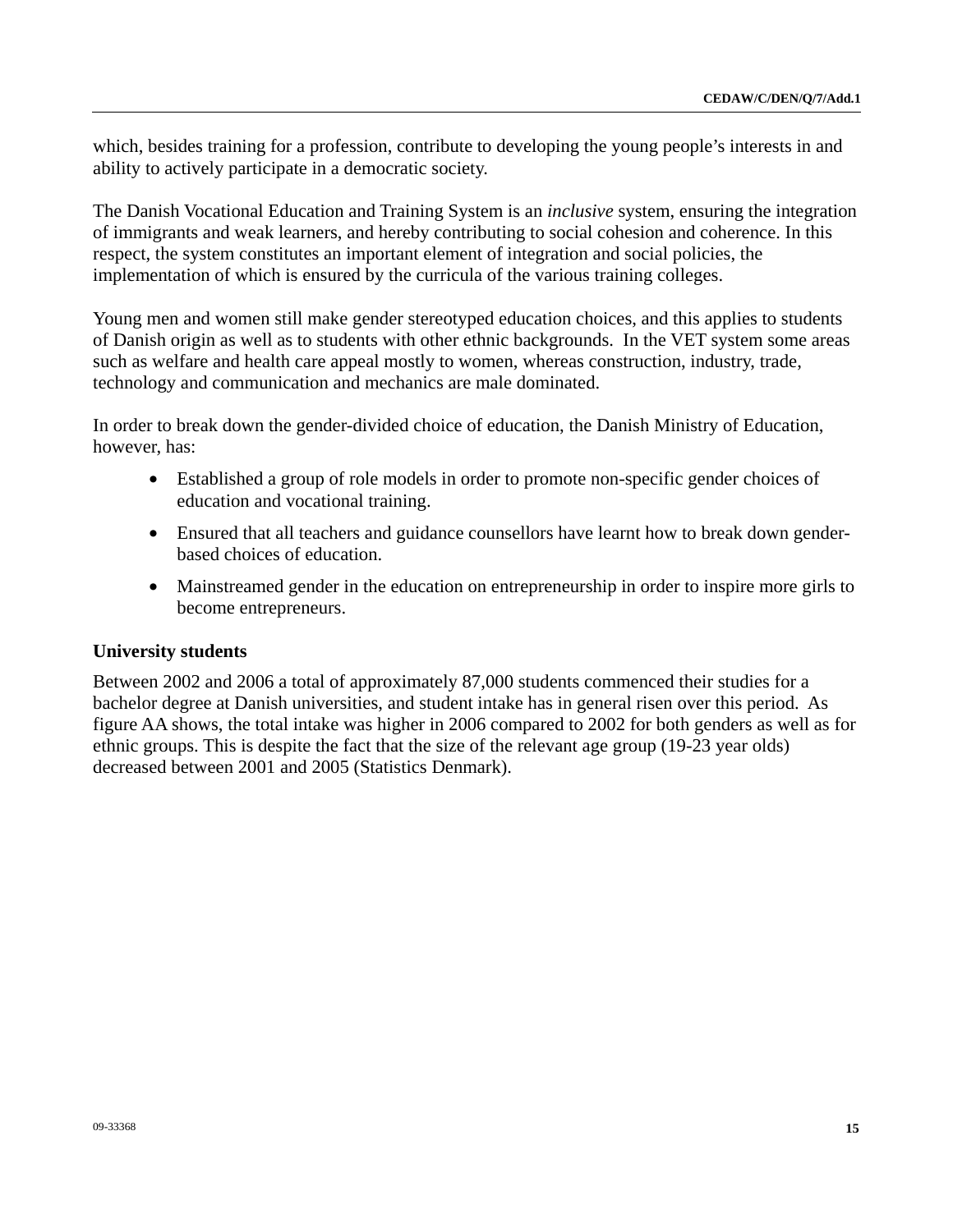

Figure AA<sup>[1](#page-15-0)</sup>. Student intake at universities (bachelor-level) in numbers, divided by gender and ethnic origin. 2002-2006.

Figure AA shows that by far the largest part of the student intake consists of people of Danish origin. The figure also shows that in absolute figures the intake is higher for ethnic Danish girls than boys, and that the trend towards increased intake from 2002 to 2006 is somewhat more significant for girls than boys. This trend cuts across ethnic groups. It should, however, also be noted that the population in Denmark is ethnically homogeneous and that the actual number of young people of non-Danish origin is limited. The figure, accordingly, shows a student intake that reflects the relatively small number of immigrants and descendants in Denmark.

 $\overline{a}$ 

<span id="page-15-0"></span><sup>&</sup>lt;sup>1</sup> Approximately 3,400 people are registered as "unspecified" and hence not listed in figure AA. The bulk of this group could most likely be categorized as immigrants and descendants.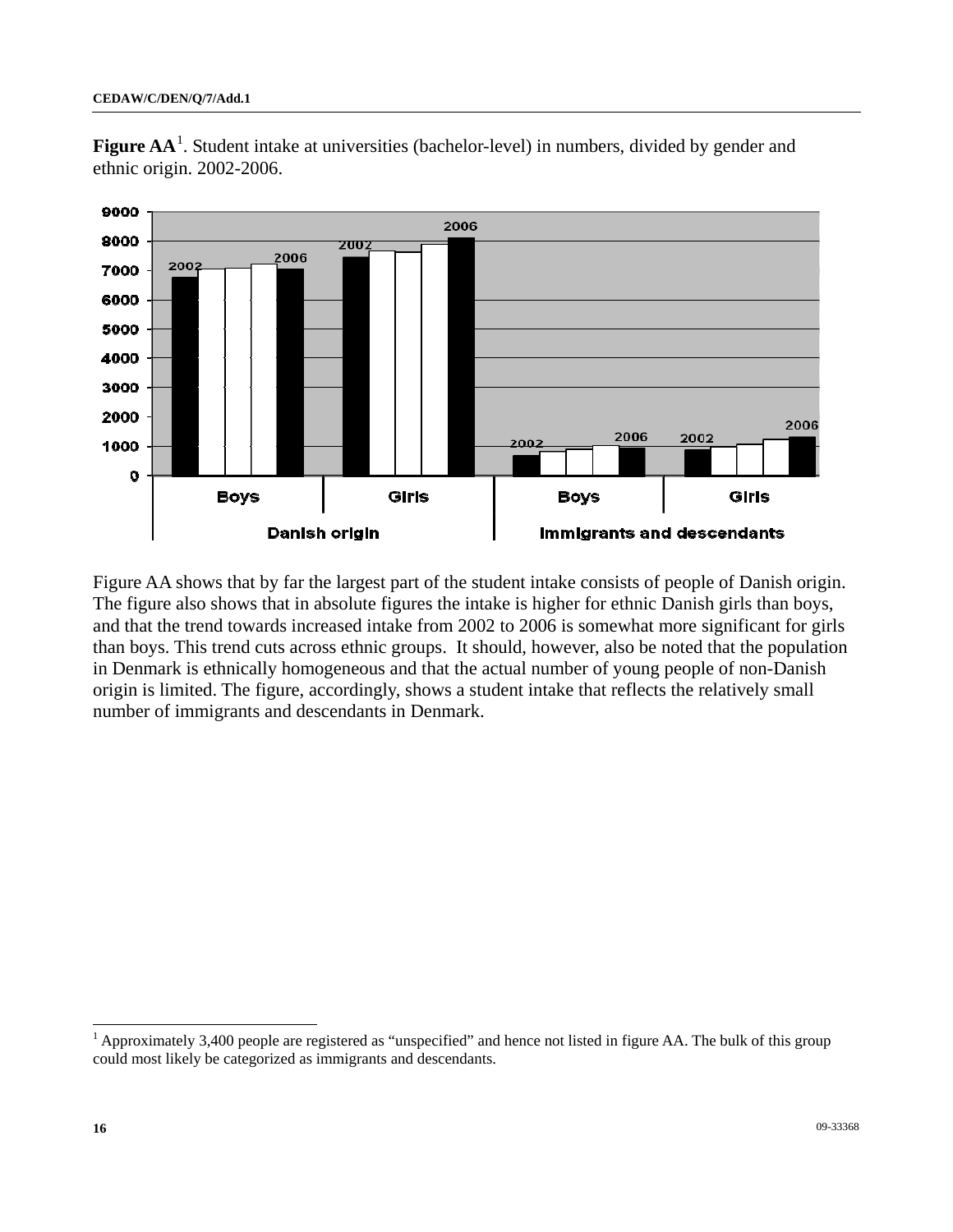**Figures BB**. Student intake at universities (bachelor-level) divided by faculties and gender. Per cent. 2002-2006.



Danish origin

## Immigrants and descendants



Source: Statistics Denmark

Figure BB shows the distribution across faculties divided by gender and ethnic origin. The most significant difference is the gender gap in the humanities (including arts and theology), health and technical science. Nearly twice as many girls as boys choose the humanities and the health sciences and the reverse is true for the technical sciences. More boys than girls also favour natural and social sciences. These differences cut across both ethnic groups.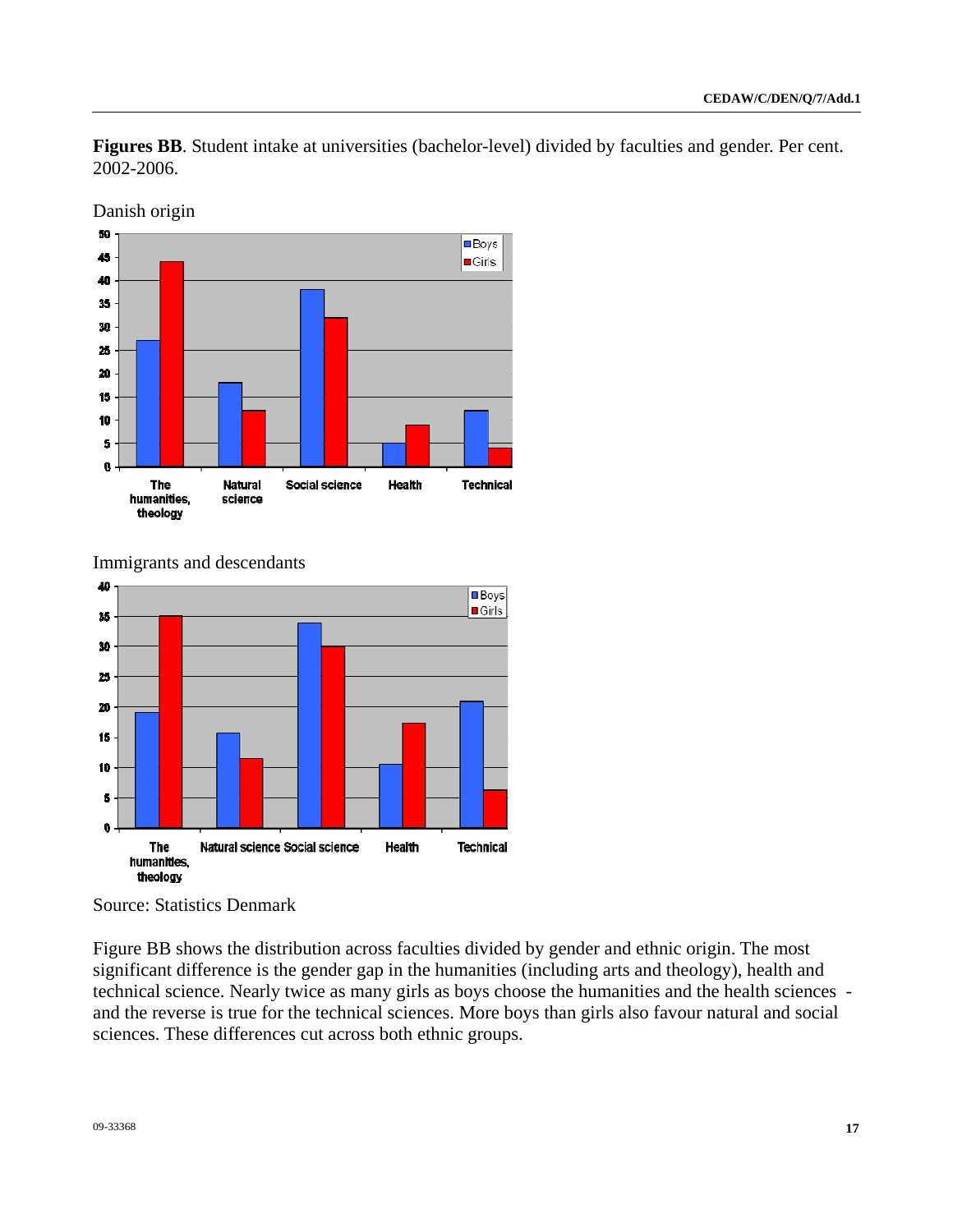#### **Response to question 10:**

In order for more young people to complete a vocational education and training programme the Danish Ministry of Education has launched the following:

- A project called "Fastholdelseskaravanen" (The stay-on-track-caravan) in close cooperation with the Danish Ministry of Refugee, Immigration and Integration Affairs and with selected vocational training colleges. The project focuses on how to keep young men with an immigrant background in particular on the educational track by means of outreach dialogue.
- A national vocational experience campaign in cooperation with the trade and industries' institution, "Danske Erhvervsskoler". This to ensure that young people can get trainee service, which is a precondition for being admitted to a VET programme.

#### **Prostitution and trafficking**

#### **Response to question 11:**

The status report from March 2008 on the implementation of the September 2006 strategy for reinforced police action against criminals who control prostitution states that implementation in 2007 has been successful. A report for 2008 will be issued in spring 2009.

In 2007 the focus was on implementing the organisational arrangement of the work, mapping the prostitution environment, regular control in the environment and assistance from the National Police for the police districts.

The strategy outlines that by 2007 the police districts are to have appointed leading contact persons responsible for coordinating the work to combat prostitution in the various districts, including cooperation with local authorities, institutions, NGOs and the National Police. That has been accomplished. The National Police have been informed about how the work is organised and the contact persons who have been appointed.

The implementation of the strategy has provided the police with a comprehensive view of the prostitution environment. The information gathered by the police districts has been forwarded to the National Police Investigative Support Centre (NEC) as part of the systematic police-monitoring scheme. NEC has used the information to prepare strategic and operational analyses at national level, and briefs for specific investigative steps against the criminals who control prostitution have been prepared in cooperation with the police districts.

Furthermore, a classified manual has been drawn up by the National Police in cooperation with the Director of Public Prosecutions. The manual contains, for example, a detailed exposition of investigative considerations relevant in cases against the criminals behind the prostitution.

The National Police have also provided assistance to the police districts to coordinate police actions across the police districts and in relation to international cooperation partners.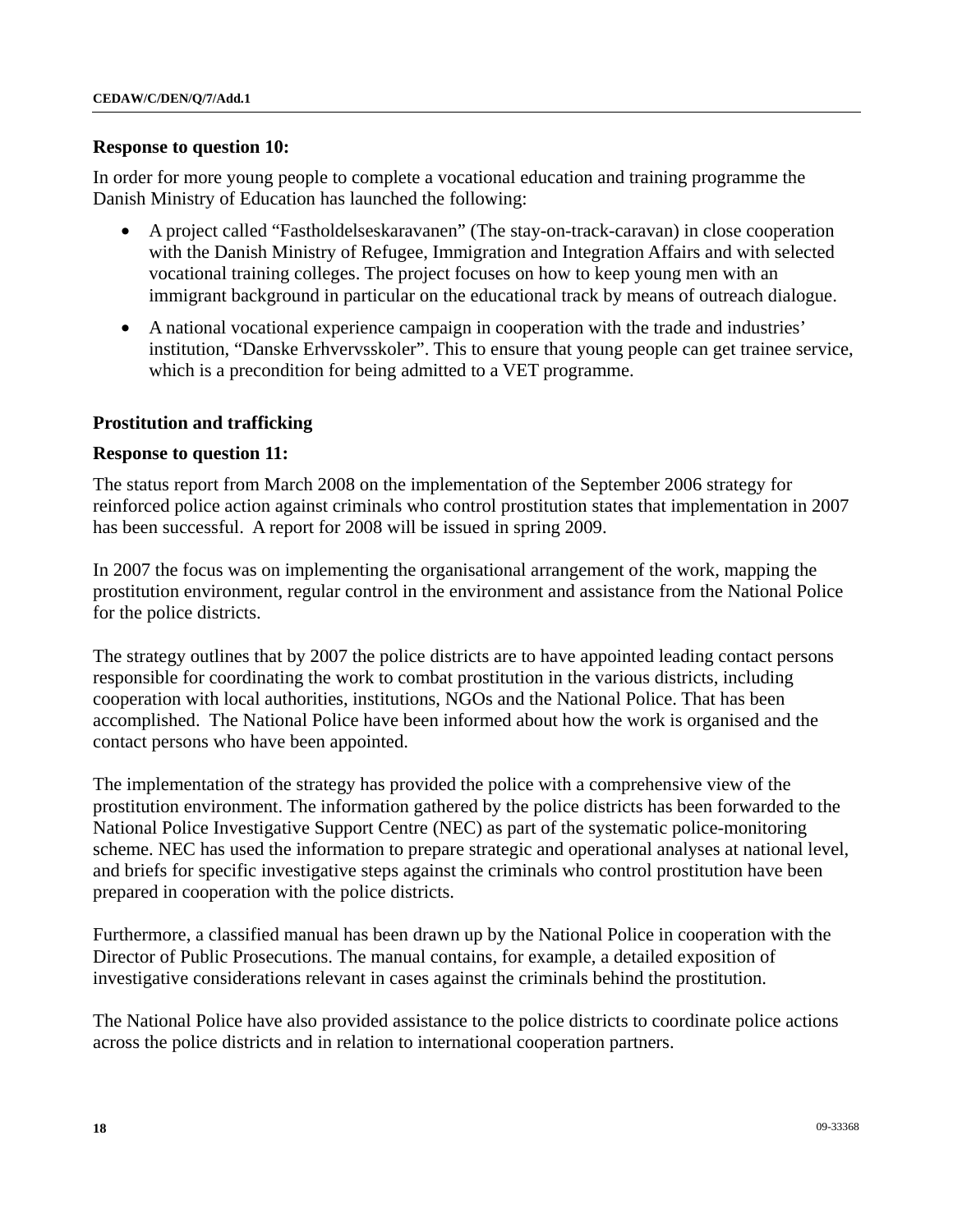As part of the implementation of the strategy, in cooperation with the National Police and the local/ social authorities and institutions the police districts have conducted systematic outreach work and extended regular control in the prostitution environment.

The National Police have set up a group comprising representatives of the social authorities, the health service, the immigration authorities, the Danish Anti-Trafficking Centre, NGOs, the taxation authorities and the National Police. The group constitutes the frame for regular dialogue between the police and the other authorities, organisations etc. The group also discusses how to develop and optimise the cooperation.

In 2007 charges were brought in 23 cases regarding trafficking, which is an increase compared to 2006, and 33 charges were brought in cases regarding procuring prostitution etc.

In 2008 the implementation was intensified with focus on the proactive and targeted investigations against the criminals who control prostitution.

As mentioned in the seventh periodic report, the strategy is based on 10 main points. The prosecution of the criminals behind prostitution, which is one of the points, also includes prosecution of the pimps and the traffickers.

The rehabilitation of victims of trafficking is a part of the Government's plan of action to combat trafficking in human beings. Therefore the police must also ensure that women encountered in prostitution circles are informed about the social rehabilitation programmes. The police must also, upon request, assist the women to contact the relevant authorities and organisations.

If a woman is arrested, the police will automatically contact the relevant social authority or organisation, which will then arrive at the police station and offer relevant support programmes.

As far as possible, the police strive to have representatives of the relevant authorities and/or organisations present at planned police actions.

In order to promote and facilitate the cooperation between the police and social authorities and organisations, a social anthropologist has been employed by the National Police in agreement with the Ministry of Welfare and Gender Equality.

## **Response to question 12:**

As the overall outcome of the project 'A new life', the national Competence Centre for Prostitution was established in January 2006 and three regional branches were set up in Aarhus, Odense and Copenhagen. The regional branches have field staff and a training team based in the three cities.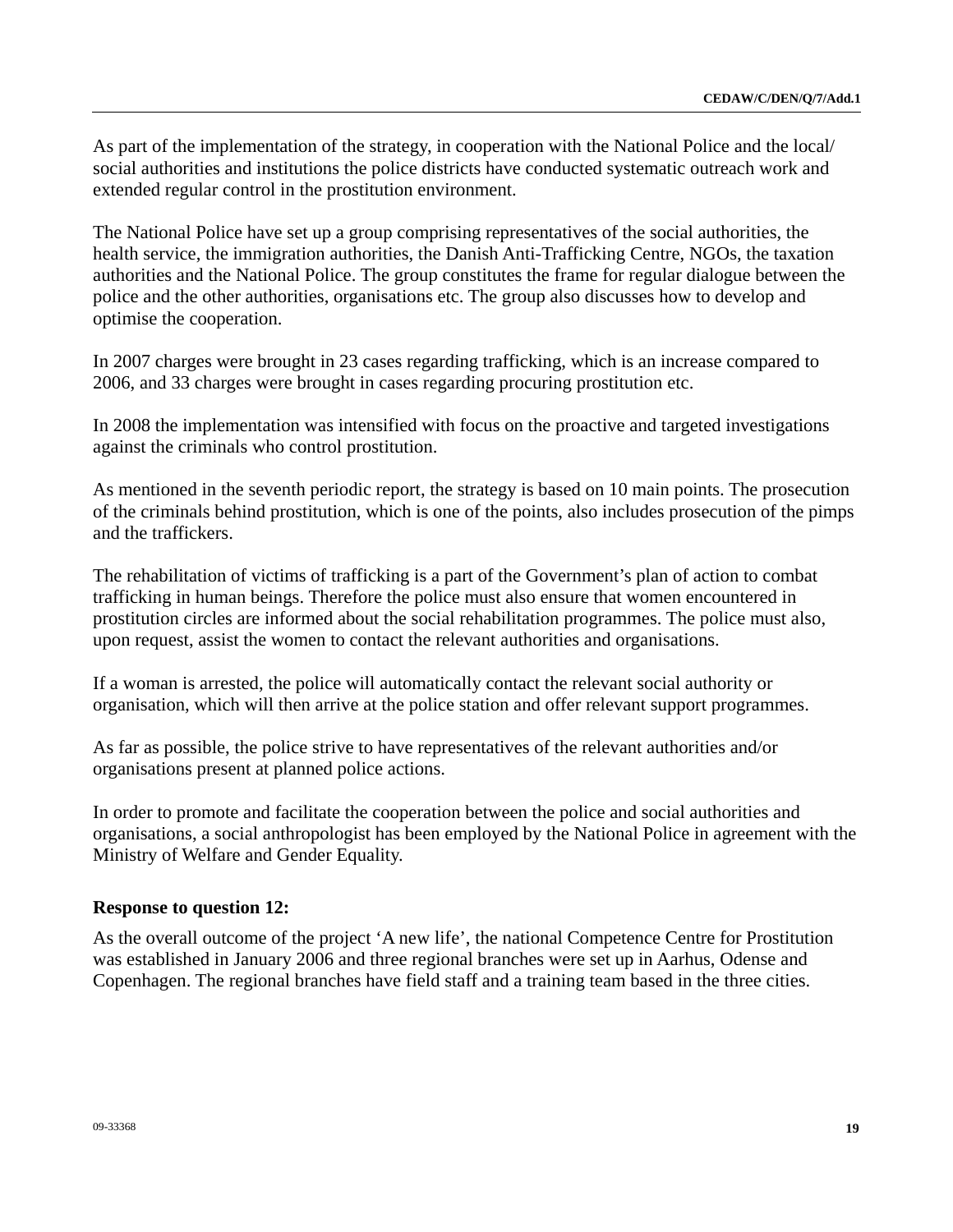### **Bridge-building activities**

A number of formal and informal networks between the local authorities and the local administration are the result of close cooperation with the regional branches and the Competence Centre for Prostitution that has primarily advised on how to offer prostitutes care and support.

The fieldworker is a key person in the prostitute's contact with the authorities and institutions, providing guidance and advice. The fieldworker assists the prostitute to explain his/her situation to the authorities and helps in "translating" how the system works.

The fieldworker, furthermore, advises the authorities/ social workers on what prostitution entails and the consequences of being in the profession, thereby increasing case officers' understanding of prostitution. This procedure has moved Denmark closer to the goal of achieving holistic, qualified casework by the individual local authority.

In the period 2006-2008, local authorities/social caseworkers provided bridge building for prostitutes, including meetings at social centres, job centres and children and youth centres. A total of 168 interviews/meetings, primarily focusing on social, health or labour market issues were arranged. The main part of the bridge-building activities aimed at supporting the women to leave prostitution and/or improve their social and health conditions. A number of meetings involved the Danish Customs and Tax Administration and focused on registration of income from prostitution and other types of assistance aimed at legalising the women's income from prostitution; other meetings involved job centres and trade unions.

In 2008, the Competence Centre for Prostitution assisted in 38 interviews with job centres and 26 with the Danish Customs and Tax Administration.

Of the meetings related to health, an increasing number have involved hospitals: 26 in 2007 and 54 in 2008. Other meetings focused on treatment for abuse and many involved the network group "Svanerne"(The Swans) and the NGO "Reden" (The Nest) in Copenhagen, Odense and Aalborg.

#### **Massage parlours and prostitutes**

The Competence Centre for Prostitution has screened 96 of Denmark's 98 municipalities for massage parlours. In 60 of the 96 municipalities massage parlours were identified and in 36 municipalities none were found.

Fieldworkers registered 1,340 contacts with massage parlours in the period 2006-2008. The figure comprises single as well as repeated contacts and unsuccessful visits. The visits were paid to 401 parlours. Statistics compiled by the National Board of Social Services estimate the total number of massage parlours in Denmark at minimum 800.

In the period 2006-2008 fieldworkers, furthermore, had 1,035 interviews with a total of 327 prostitutes. The interviews focused on problems related to prostitution and on the prostitute's social and mental condition. Seventy-two per cent had only one interview with the Competence Centre for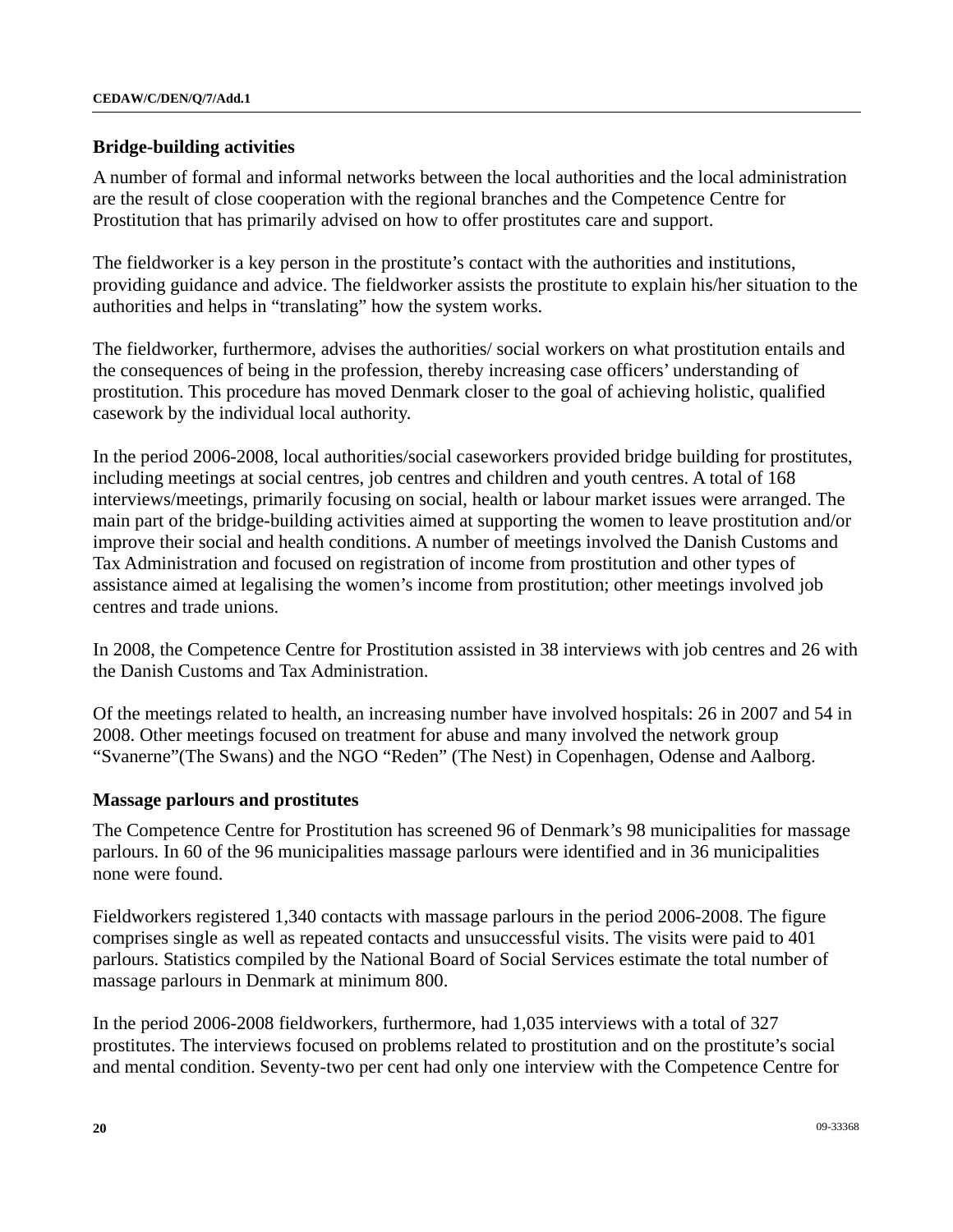Prostitution. Eleven per cent had two interviews, while the rest were with prostitutes having from three to 42 interviews.

An evaluation of the Competence Centre for Prostitution from December 2008 concludes that as a result of the fieldwork, the prostitutes feel comforted by knowing that help is available if needed. The evaluation, furthermore, concludes that future focus should be on activities based on evidence and appropriate methodology.

The Competence Centre for Prostitution can offer psychological assistance to former prostitutes to prevent them from returning to prostitution as well as to adolescents to curb/prevent prostitution-like behaviour. A total of 55 people have been granted psychological help for 11 sessions, but no young people below the age of 18 have accepted the offer. The Competence Centre for Prostitution assumes one reason to be that power of attorney from a parent is required to gain access to the psychological help.

## **Supplementary training activities**

The Competence Centre has also been involved in preventive work, having arranged amongst other activities 26 "theme" days on prostitution for residential homes, socio-pedagogical facilities and local authorities. Individual courses have lasted from one to three days. In addition, the Competence Centre held courses for seven shelters, a group of local authority staff and one residential home.

The staff at the centre also started the first part of a two-year psychotherapist training programme in 2007. The aim is to improve the employees' ability to forge relations and communicate openly, thus enhancing their options in social work settings. The Competence Centre has also expanded its supplementary training programme for staff working with disadvantaged young people at residential homes. The supplementary training programme is free and targeted at individual institutions, residential homes, foster families, etc.

During the summer of [2](#page-20-0)007, 20 local authorities<sup>2</sup> were contacted on training and received material. To date, the contacts have yielded positive responses from six of them<sup>[3](#page-20-1)</sup>. Several local authorities have responded positively to the training material, stating, however, that they are too busy and would prefer to postpone the activities.

The Competence Centre has concluded a partnership agreement with the City of Copenhagen, featuring a special training programme for selected employees at Copenhagen's social centres, counselling centres and the fieldwork units who in their work will at some level come into contact with adolescents or adults in prostitution.

To enhance the qualifications of municipal social administrations, residential homes and other employees in contact with the area of prostitution, the Competence Centre has prepared a professional

<sup>&</sup>lt;sup>2</sup> Denmark has 98 local authorities.

<span id="page-20-1"></span><span id="page-20-0"></span> $3$  As the 2008 financial statements are not yet available, the following figures are from the 2007 statements.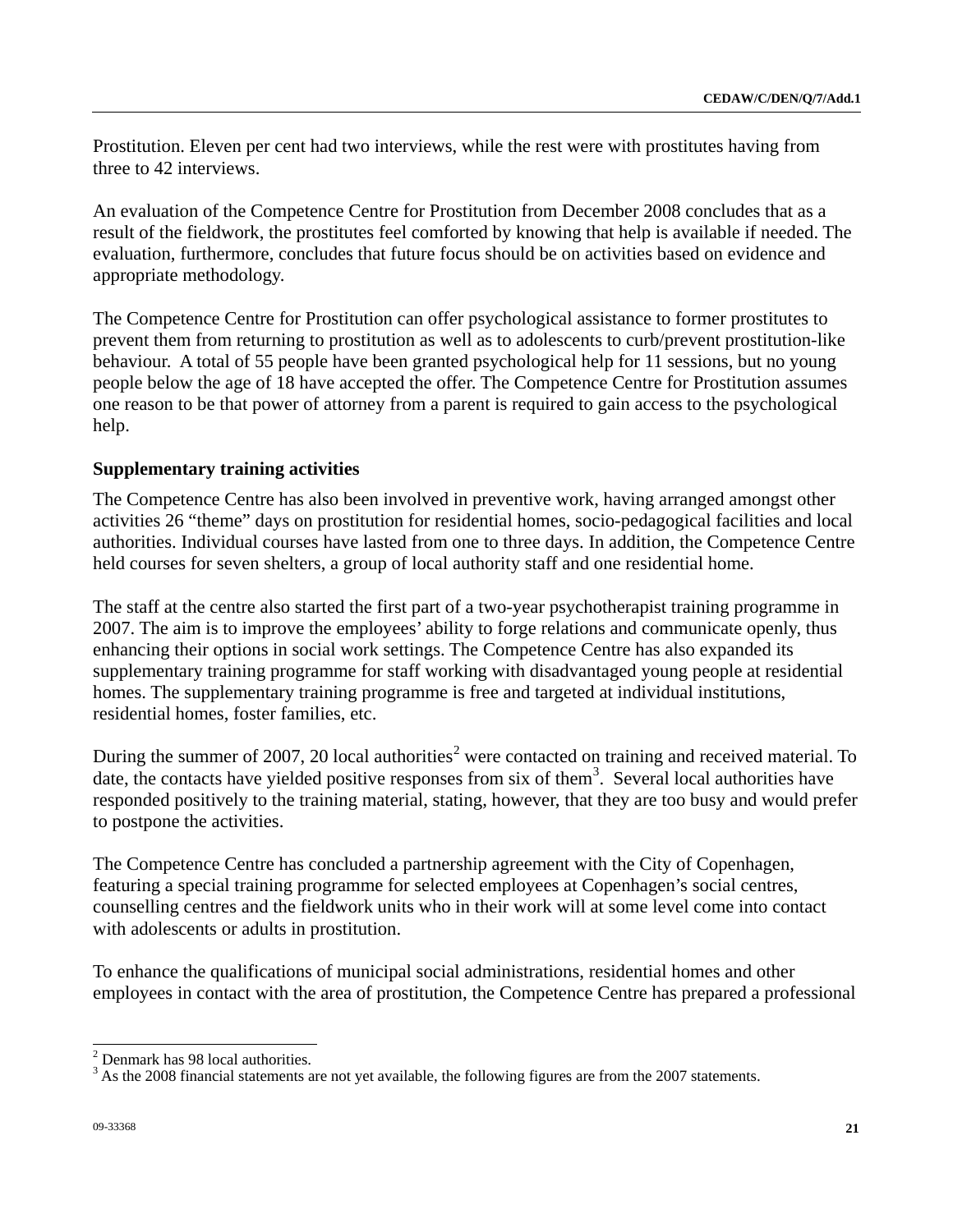handbook: "Aspects of prostitution - professional tools for caseworkers and other professionals." The handbook is scheduled for publication in spring 2009.

## **Escort services/private prostitution**

In 2007, the Competence Centre realised a pilot project on contacts with women in escort services and private prostitution, aimed at disseminating awareness of the Competence Centre for Prostitution. Preliminary experience indicates that the themes debated (on the phone) with the women engaged in massage parlours, escort services and private prostitution generally coincide. But a direct comparison cannot be made, as the activities targeted at the escort profession have solely aimed at disseminating awareness of the Competence Centre for Prostitution, while the activities targeted at massage parlours also aimed at establishing personal relations with the prostitutes.

Another pilot project launched in 2008 focused on prostitution via the Internet, finding 51 advertisements and sending out questionnaires. This mini study revealed that 75% of the "Internet prostitutes" are male prostitutes selling sexual services to other men.

## **Help lines**

The Competence Centre for Prostitution handles two anonymous help lines, one for prostitutes and one for customers. Each telephone advisory service has its own number and both lines are open twice weekly for six hours. Few prostitutes use this help line, probably because prostitutes rarely *ask* for help, but must be motivated to receive it. In contrast, the customers actively seek support to handle their misuse.

The statistics for the help line services in  $2007<sup>4</sup>$  $2007<sup>4</sup>$  $2007<sup>4</sup>$  show 37 calls to the "prostitution line" (31 from prostitutes, 1 from a former prostitute and 5 from relatives of prostitutes). The "customer line" shows a total of 274 registered calls.

A question-and-answer page has been set up on the Competence Centre for Prostitution website. In 2007, 23 questions were submitted. Since its establishment in February 2006, a total of 56 questions have been submitted. 12 questions came from prostitutes, 24 from customers, 9 from relatives of prostitutes or customers and 11 from students.

To improve knowledge of and forge relations to the less accessible areas of prostitution, the Competence Centre is currently conducting a pilot project in which fieldworkers are active in chat rooms. To save resources and to target activities, fieldworkers will be making use of the Internet to a much wider extent. In addition to fieldwork performed through chat rooms, the Competence Centre is contemplating advertisements on the Internet via webmasters, contacts created through massage parlour websites, and the distribution of monthly newsletters both digitally and in print.

<span id="page-21-0"></span><sup>&</sup>lt;sup>4</sup> As the 2008 status report is not yet available, this document presents the 2007 report.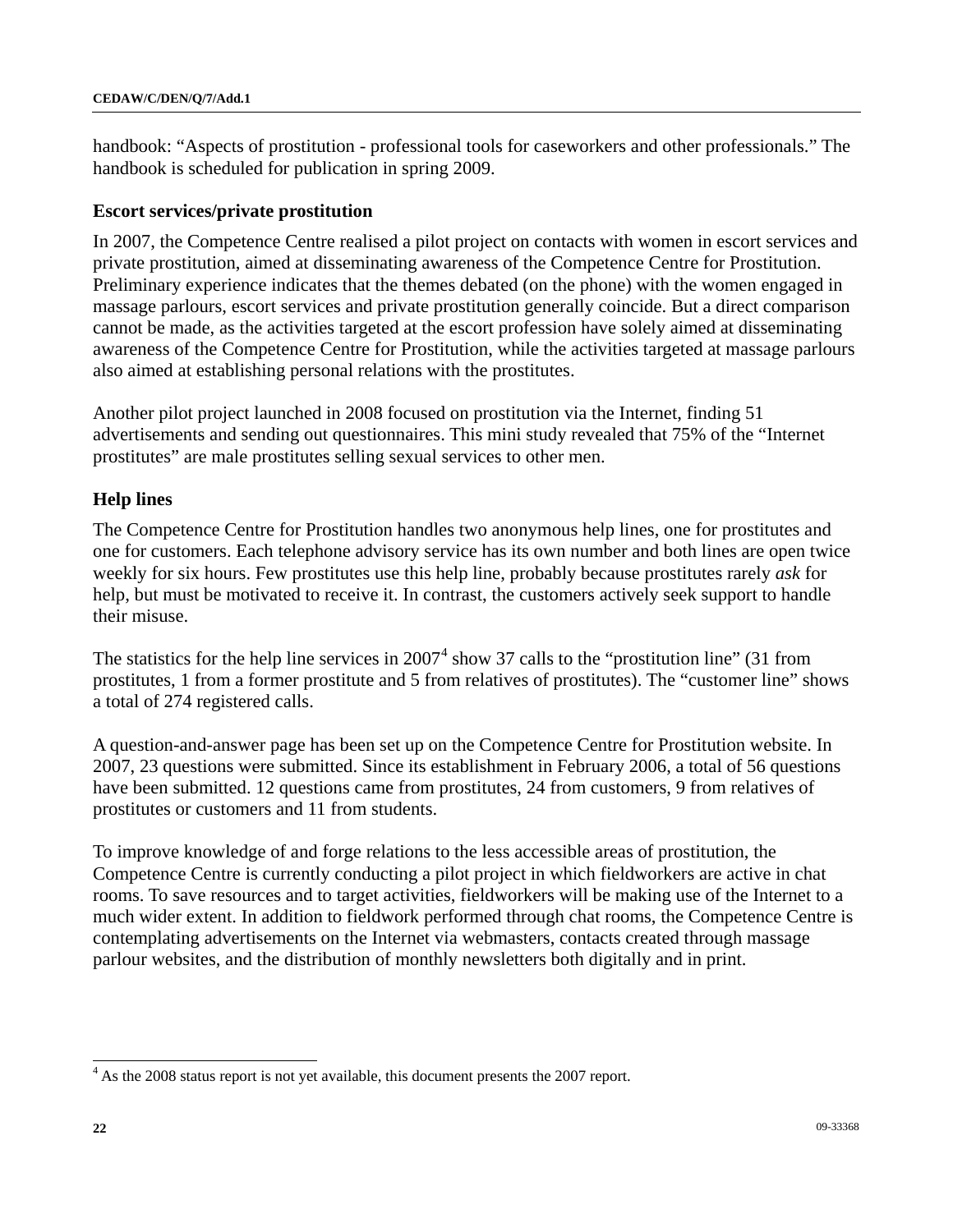# **Danish Anti-Trafficking Centre**

As supplier to the Anti-Trafficking Centre (see below for more information on the Anti-Trafficking Centre), the Competence Centre for Prostitution is involved in the action plan against human trafficking. Fieldwork has been extended to cover trafficked women and men in prostitution, and in partnership with the NGO, the Nest International<sup>[5](#page-22-0)</sup>, the Competence Centre for Prostitution has set up a meeting place for trafficked women and men. The target group encompasses massage-parlour and street prostitutes who are victims of human trafficking as well as foreign prostitutes.

The Competence Centre for Prostitution also provides staffing for the 24-hour hotline and will be represented at police stations when the police raid massage parlours.

In 2008, DKK 3.1m was allocated to the Competence Centre for Prostitution to cover the activities related to trafficked women.

# **Response to question 13:**

The minimum number of prostitutes for whom the action plan is made, is based on available data on prostitutes advertising prostitution services. Further, the calculations include information from the police, social institutions and private organisations involved in outreach work. Outreach work has been launched on the Internet as a pilot project (see answer to item 12). This project is expected to throw light on the large number of covert prostitutes.

The activities only focus on "visible prostitution", i.e. legal prostitution, which does not include, for instance, trafficked prostitutes. Instead, trafficked prostitutes are covered by the Government's 2007 action plan against trafficking in human beings.

# **Response to question 14:**

## **The scope of human trafficking**

The target groups for the assistance, as outlined in the new Action Plan to Combat Trafficking in Human Beings, are all potentially trafficked individuals in Denmark. The largest group has until now been women trafficked into prostitution. The latest updated figure on the scope of human trafficking from 2008 shows that social organisations were in contact with approximately 256 women who were considered potential victims of trafficking. In 2008 the Danish Anti-Trafficking Centre (more on the centre below) assisted 72 women who we assessed to be victims or potential victims of trafficking.

In 2008 the Danish Red Cross identified 14 unaccompanied minors in Denmark with indications of being victims of human trafficking. Out of the 14, nine were girls and five boys: six from Romania, three from Bulgaria, and one from China, Hungary, Algeria, Lithuania and Guinea, respectively. Most of the unaccompanied minors were trafficked into crime.

<span id="page-22-0"></span><sup>&</sup>lt;sup>5</sup> The Nest International is an organisation set up to combat the trafficking of women.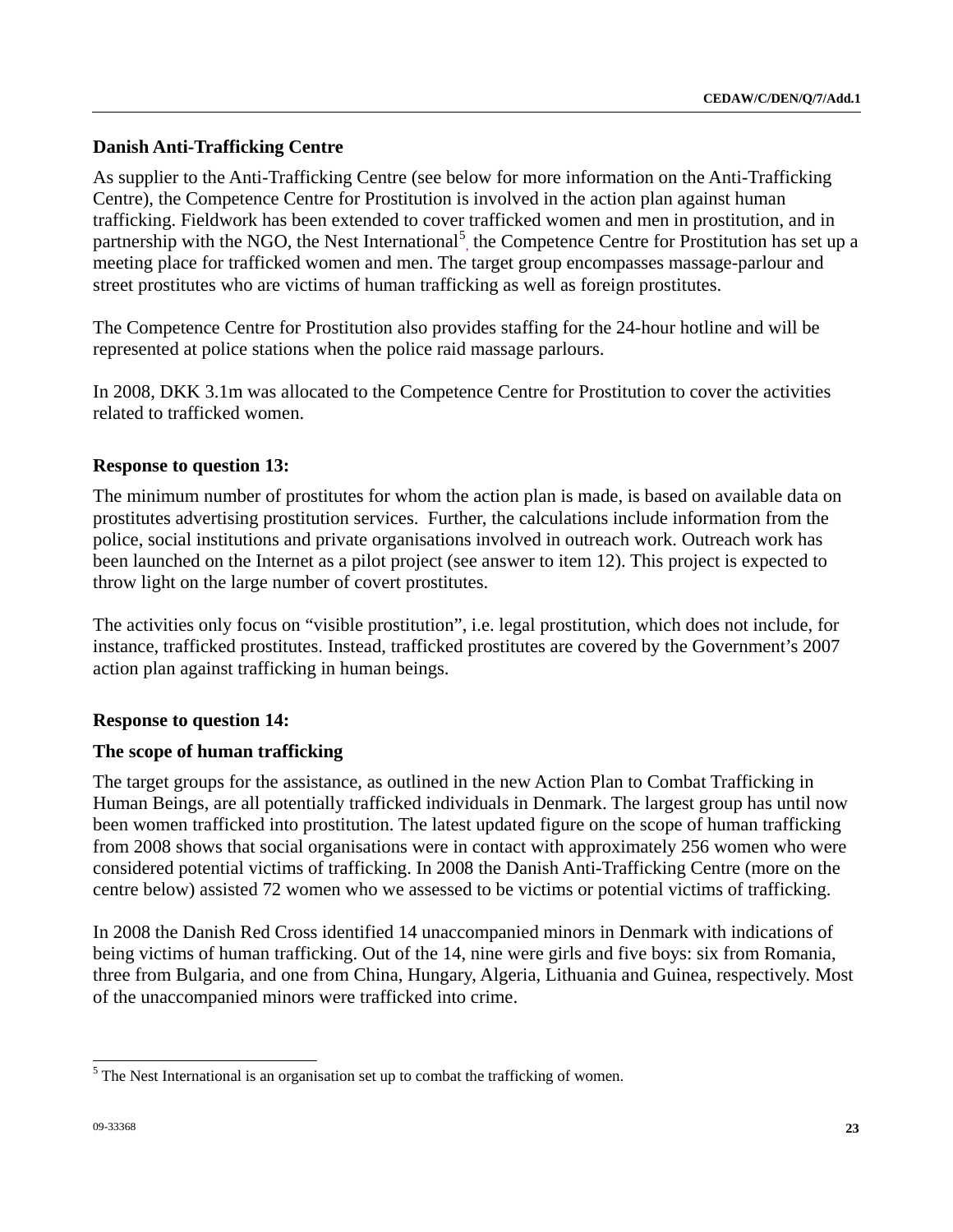The National Police state there were seven convictions for trafficking in human beings in 2008.

#### **Composition of the Danish Anti-Trafficking Centre**

The Danish Anti-Trafficking Centre was officially established in September 2007. The centre manages the social dimensions of the national Action Plan to Combat Human Trafficking 2007 - 2010, and has three executive goals:

- To improve the social assistance offered to victims of human trafficking
- To coordinate collaboration between social organisations and other public authorities
- To collect and convey knowledge in the field of human trafficking

The centre is organised under the National Board of Social Services and reports to the Department of Gender Equality in the Danish Ministry of Social Welfare and Gender Equality. The Anti-Trafficking Centre is staffed with a coordinator, a social worker consultant and three consultants who address other various assignments within the department's subject areas of prostitution and abuse.

A wide variety of support assistance is offered to victims of human trafficking, including:

- The identification of victims of human trafficking through outreach work.
- Healthcare, including medical, psychological and dental care.
- Legal advice, including information regarding legal rights and opportunities, as well as assistance during police raids.
- Various skills-training courses.
- Up to 100 days' accommodation in a shelter or protection centre.
- Arranged repatriation of victims of human trafficking in cooperation with organisations in the countries of origin, including information on the possibilities available in the country of origin, the preparation of travel documents, accompaniment during travel, cooperation with an organisation/NGO in the home country upon arrival, help regarding accommodation, treatment and implementation of an alternative livelihood.

In 2008 a number of activities have been initiated:

- The establishment of a "drop-in" centre targeting foreign women in prostitution.
- Training of students at the National Police Academy to ensure early identification of victims of trafficking etc.
- Awareness raising and capacity building among social workers at the Danish Red Cross and contact persons in different police districts.
- Launching of a new website for the Danish Anti-Trafficking Centre: [www.centermodmenneskehandel.dk](http://www.centermodmenneskehandel.dk/)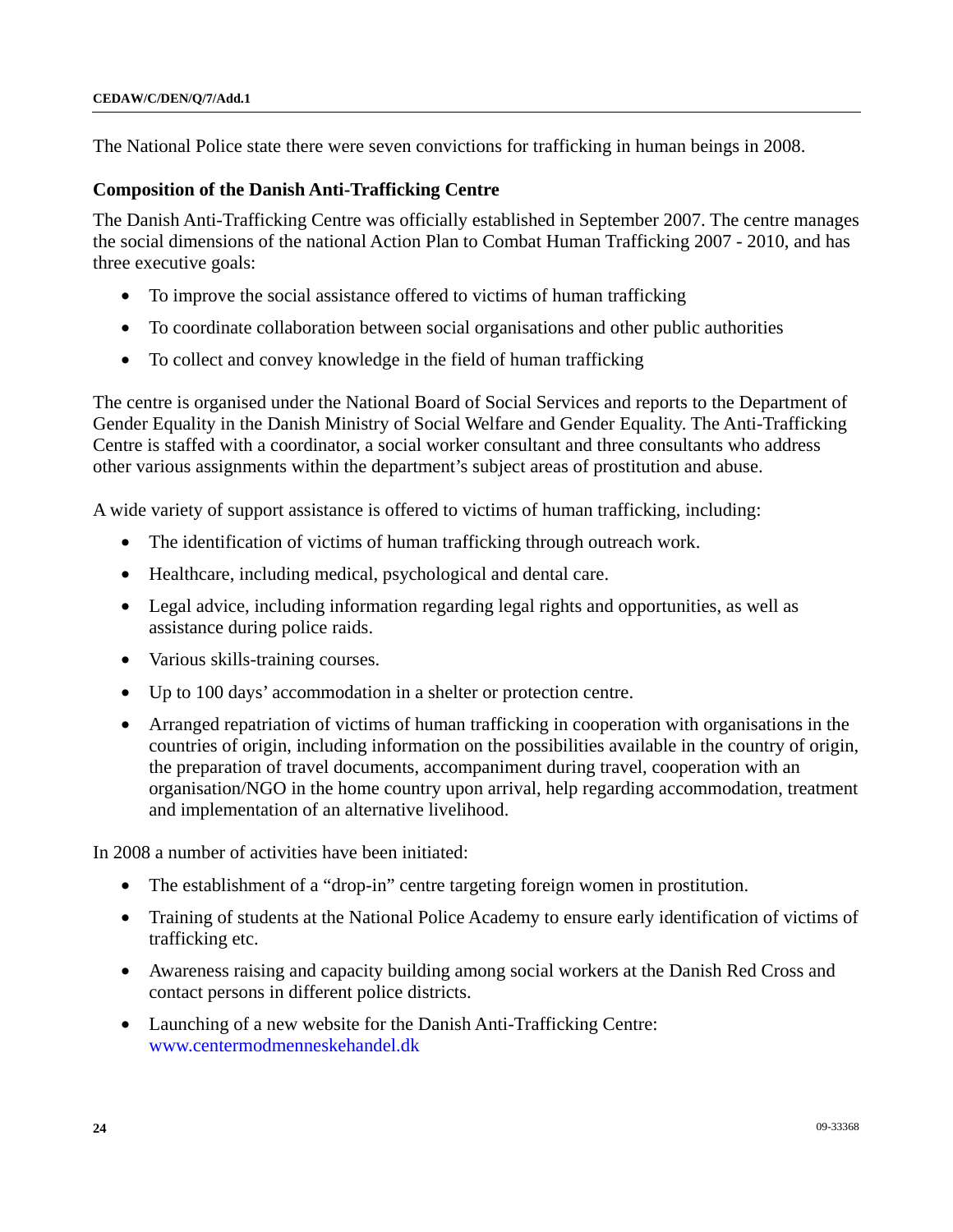- Research on the au pair situation in Denmark to discover whether there are any indicators of trafficking in human beings in this field.
- Contact with different companies in order to provide alternative support for individuals with legal stay in Denmark.
- A pilot project with a mobile health clinic in the South of Denmark.

Besides the above-mentioned tasks, the Anti-Trafficking Centre is responsible for organising and coordinating the social work in connection with victims of trafficking. For this purpose local, regional and national contracts with a variety of different NGOs and social organisations in Denmark have been made; such as the Competence Centre for Prostitution, the Nest International, PRO-Vest, the Danish Red Cross and Save the Children Denmark. The Competence Centre for Prostitution and the two regionally based organisations, the Nest International and PRO-Vest, are being funded by the Government to do outreach work in the sex trade industry, including identifying and counselling victims of trafficking and running a safe house. The Danish Red Cross and Save the Children focus on possible child victims of trafficking and collect figures in this field.

## **Composition of regional and national reference group**

The Anti-Trafficking Centre implemented a National Referral Mechanism in 2008 including a national reference group and 6 regional reference groups covering Denmark nationwide. The groups function as cooperation and dialogue platforms to ensure cross-sectoral exchange of experience between the national and the regional level and between different actors in the area, such as the police, social organisations, authorities etc. The objective of the referral mechanism is, among other things, to ensure the implementation of guidelines and procedures for identifying victims of human trafficking.

## **Violence against women**

## **Response to question 15:**

The data for the reports on the national indicators on violence against women is gathered from numerous sources, e.g. the Danish National Patient Register, the Central Crime Register, the Causes of Death Register and the National Health Interview Surveys.

The Danish National Patient Register and the Criminal Statistics include information about both victim and offender that may document the extent and the scale of partner violence (domestic violence) and other forms of violence against women. Since 2000 the national health interview surveys include data about exposure to physical and sexual violence that facilitate analyses of correlations between social factors, health problems and the risk of violence. These statistics are produced on an annual basis. Another main data source for the Danish statistics, the National Health Interview Surveys from 2000 and 2005, will be repeated in 2009/2010 and will once again include questions on violence against women.

The descriptions of victims and perpetrator profiles are based mainly on three data sources: population surveys, national registers (Central Crime Register, Causes of Death Register, and National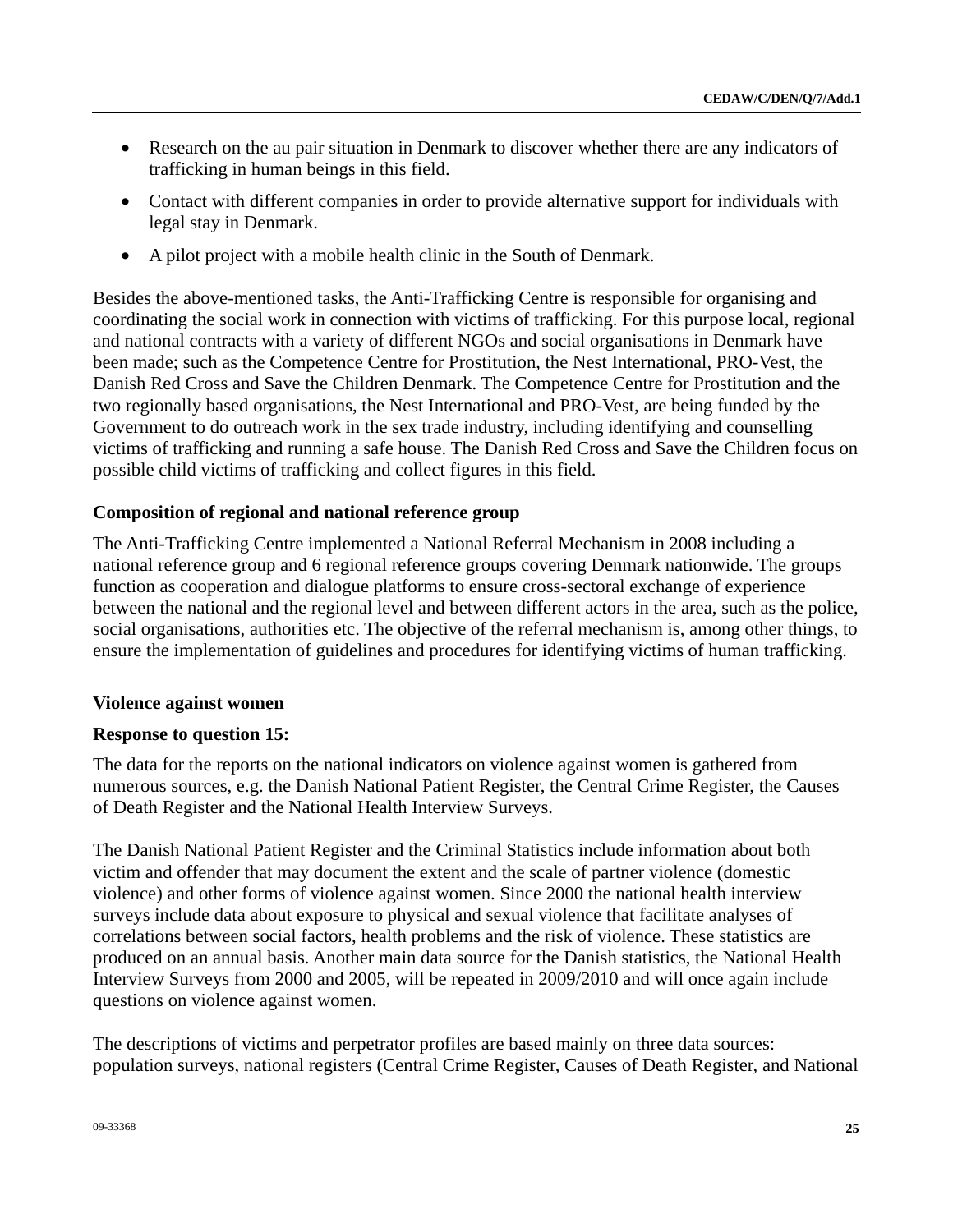Patient Register) and statistics from shelters, centres for rape victims and initiatives for treatment of the male perpetrator.

It is important to mention that the numerous data sources present various aspects of violence against women. Therefore the extent and the nature of the violence as reported by the women themselves in questionnaire surveys differ significantly from the extent of the violence reported to the police or registered contacts with emergency departments. Women who contact shelters are mainly battered women with social problems. As a result of these factors, differing profiles of the victims as well as of the perpetrators will emerge, depending on whether their description is based on a population survey, register data or other sources.

One of the indicators describes the current prevalence of violence against women and describes the relationship between victims and perpetrators, victims' age and marital status, ethnicity and other social factors. During one year, about 4 % of adult women experience some form of physical violence (approximately 70,000 women aged 16-64). In about half of the cases the physical violence is relatively moderate, but every year about 32,000 women are victims of severe physical violence. During the course of one year, 6,000 women consult an emergency department due to lesions from interpersonal violence and about 5,500 women report cases of violence to the police.

Young women (16-29 year-olds) have a six times higher risk of violence than middle-aged women. Married women have the lowest risk of violence. Cohabiting women have a higher risk than both married and single women.

During the last 5-6 years, the prevalence of intimate partner violence has decreased.

Further to the information already given in the CEDAW report, the following can be added for clarification of the trends in violence against women during 2000-2007 in Denmark:

## **The prevalence in exposure to physical violence**

- 3.7% of all adult women (16 + years) reported at least one form of physical violence in 2000, and 3.9% in 2005. The difference is not statistically significant.
- Severe physical violence (kicked, hit with fist or object, pushed into furniture or down staircases, strangled or attacked with weapons) was reported as 1.5% in 2000 and 1.6% in 2005.
- It is estimated that during one year 70,000 women aged 16-64 are exposed to some form of physical violence – and 32,000 to severe violence.
- In 2000, a former or current partner was the perpetrator in about 66% of all cases, and in 2005 in 40% of the cases.
- Partner violence among 16-64 year-olds, has thus decreased from about 42,000 women who were victimised in 2000 to about 28,000 in 2005.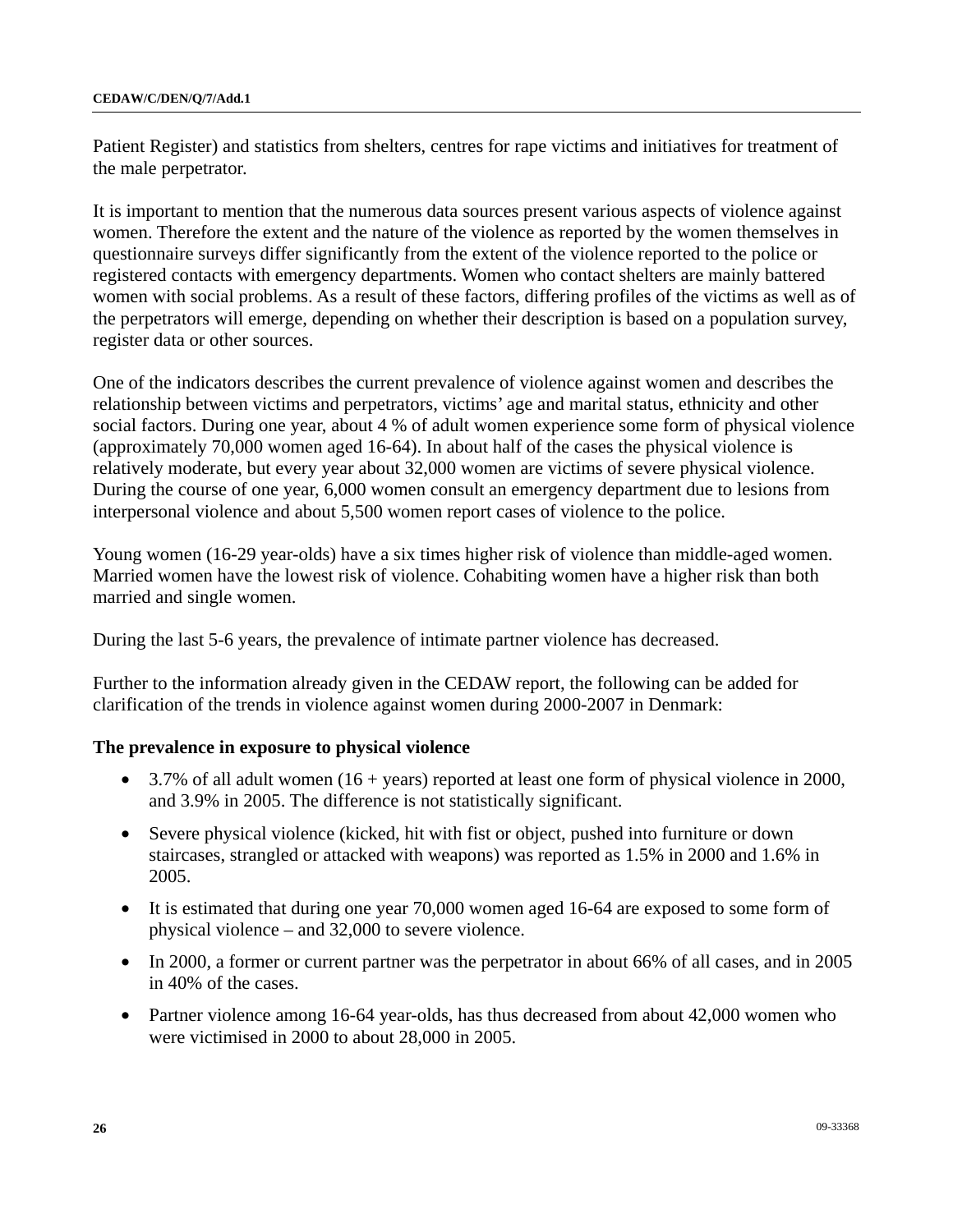• The percentage of work-related violence among all incidents of violence against women was 10% in 2000 and had increased to 20% in 2005, corresponding to 15,000 women being exposed to violence from a colleague, a client or other person at work.

## **Mortality**

- During the period 1990-2001, 25 women on average were victims of homicide annually.
- In 2006, the number of homicides of women was relatively low, 18 in all.

## **Emergency department (ED) contacts due to violence**

- The number of registered ED contacts among women aged 15 and older increased from almost 5,000 in 2000 to [6](#page-26-0),000 in 2005<sup>6</sup>.
- The increase is most pronounced among young women: 115% among 15-19 year-olds and 73% among 20-29 year-olds during the period 1995-2005.
- Intimate partner violence is characterised by head and neck lesions occurring in a residence. The number of ED contacts due to such lesions decreased during the period 2003 to 2006. In the same period, the number of ED contacts due to violence occurring outside a residence increased. The trend in ED contacts indicates a decrease in intimate partner violence.

## **Violence reported to the police**

- During the period 2002 to 2006, the annual number of cases of physical violence and threats of violence among women aged 15 or older reported to the police increased from 4,985 to 5,338.
- The increase is mainly related to women reporting moderate violence.
- The incidence of violence against female authorities also increased.
- The number of reported attempted homicides and severe, potentially fatal violence decreased.

#### **Partner violence**

Register data concerning violence against women reported to the police were linked to Statistics Denmark's registers, which contain information about household and other factors that may be used to identify whether the victims and the perpetrator (the alleged aggressor) were living in the same household during a well-defined period. If so, the case is defined as "partner violence".

• During 2004-2005, cases defined as partner violence constituted 14% of all cases of violence against women reported to the police, compared to 26% during 2001-2003. Hence, the proportion of partner violence among all reported incidents of violence against women has decreased by almost 50%.

<span id="page-26-0"></span><sup>&</sup>lt;sup>6</sup>The general increase in the number of ED contacts registered as due to violence may in part be explained by improved registration of the reason for contact. However, it may also reflect an increase in severe violence and consequently more lesions that need medical attention, especially among young women.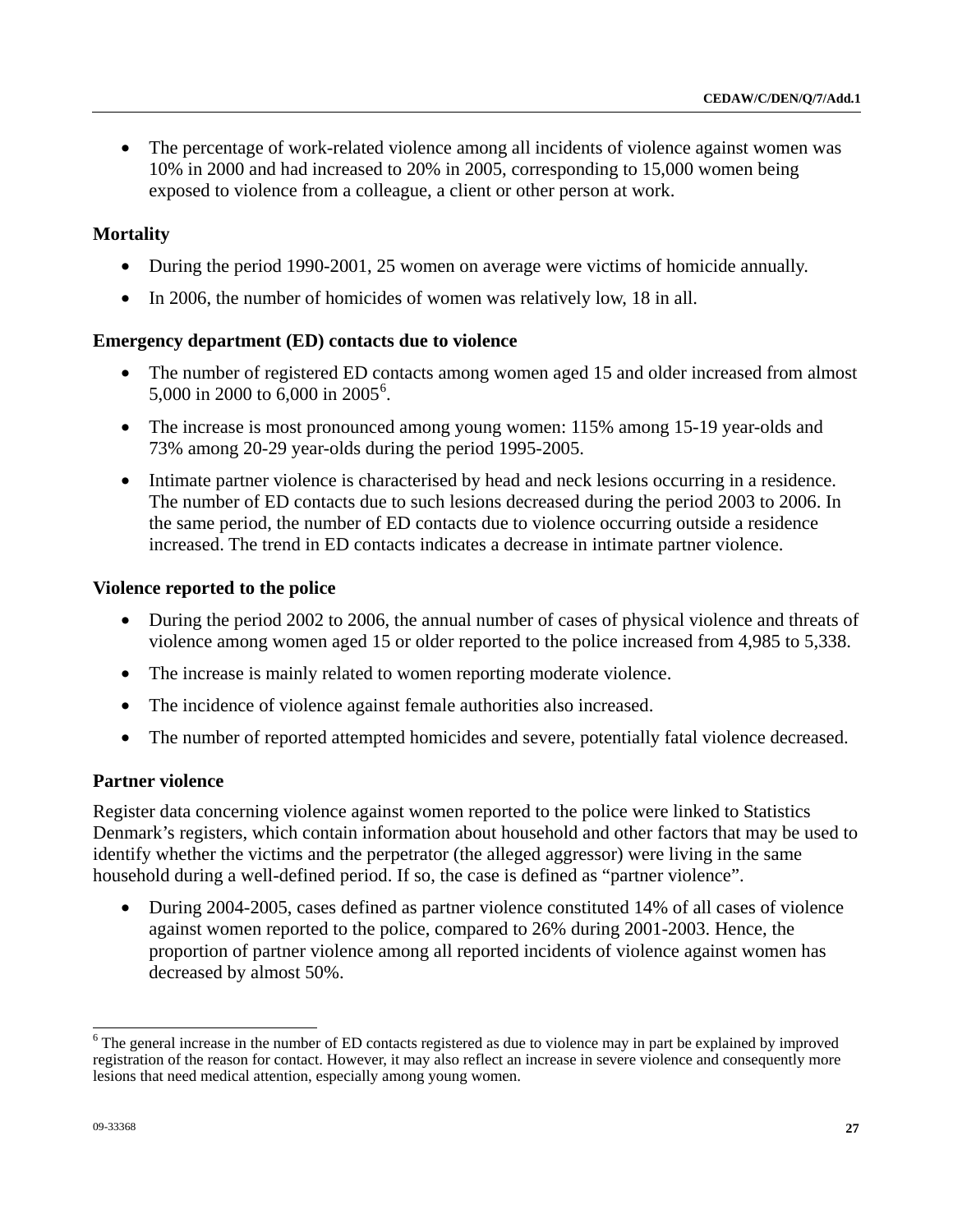• Partner violence appears to be more severe than other form of violence against women; the percentage of ED contacts among victims of partner violence was higher than among female victims of other form of physical violence.

Links:

Report and database about Men's Violence against Women 2007:

Summary: [www.lige.dk/files/PDF/statistics\\_violence\\_2007.pdf](http://www.lige.dk/files/PDF/statistics_violence_2007.pdf) 

Report and database about Men's Violence against Women 2004:

Full report: [www.lige.dk/files/PDF/Mensviolence.pdf](http://www.lige.dk/files/PDF/Mensviolence.pdf)

Summary: [www.lige.dk/files/PDF/Mens\\_Violence\\_Summery\\_web.pdf](http://www.lige.dk/files/PDF/Mens_Violence_Summery_web.pdf) 

In addition to the above reports on statistics on violence against women, the following can be stated: Since 2001 Statistics Denmark has annually published information on the age and gender of victims of violence. This statistics include reported offences only. According to the latest statistics, 5,908 women age 15 and above became victims of violence or threats of violence in 2007.

Population-based surveys on violence victimisation were conducted in Denmark in 1995-1996 and since 2005 they are conducted on a regular yearly basis. These surveys show a very stable trend in the number of women victims of violence: Around 1.2 per cent of the women report that they have been victims of violence within the last 12 months. More than one third of the victims have been victimised at their work place or at their school/university. Around one forth have been victimised in their home on at another private place, while most of the remaining victims have been victimised on the street or in places open to the public.

For further elaboration of the above development, please see the response to question 17.

#### **Response to question 16:**

#### **Greenland**

From a legal point of view the Ministry of Justice in Denmark, which includes the police force, is the responsible authority in the area of protecting women against violence in Greenland. There are, additionally, various social measures established by the municipalities.

The day-to-day tasks handled by the police include initiatives and actions relating to women, for which reason no separate statistics or documentation for initiatives focusing directly on women are kept.

But it should be mentioned that report no. 1442/2004 on the Legal System in Greenland recommends that a Crime Prevention Council for Greenland should be established. When the Council convenes, it would be an obvious opportunity for it to focus on the field of assaults on women, among other things.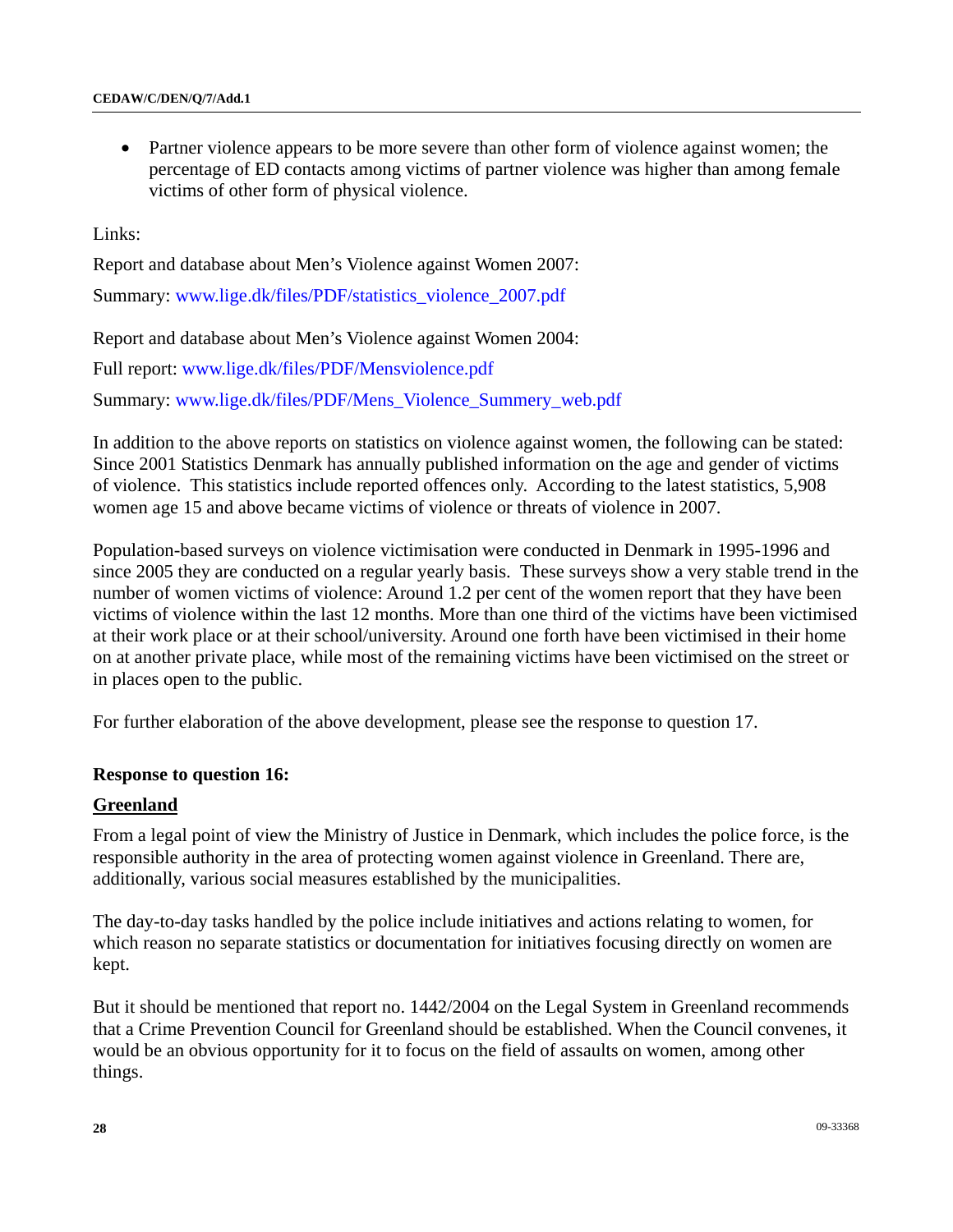Shelters have been established in many towns for women, who can get help in critical situations. From January 1st, 2005 men have also been permitted to use these shelters.

The first Crisis Centre in Greenland was established in 1983 in the capital, Nuuk. The Crisis Centre offers women (and men) who have suffered abuse shelter and social, legal and psychological help and guidance.

In 2008, there were shelters in 7 of 17 communities, 556 women, 95 men and 400 children stayed at the shelters in 2007. Men are usually only allowed into a shelter for crisis dialogue but some are allowed to stay. The Greenland Home Rule Government and the local municipalities fund the Crisis Centres equally.

The Greenland Home Rule gives grants to the Crises Centre Association, a shared consultant for the Crises Centre Association and participation in Nordic conferences for the leaders of the Crises Centres.

As part of a social programme many towns have established Family Centres and Family Folk High Schools. In 2008 there were Family Centres in 8 of 17 communities and 3 new centres are on the drawing board. 12 of 17 communities have organised Family Folk High Schools in 2008.

In 2009, the Greenland Home Rule Government plans to hold a conference on domestic violence in Ilulissat. Domestic violence is an also important priority for the Equal Status Council of Greenland, and is high on the agenda for the coming period from 2008-2011.

## **The Faroe Islands**

All acts of violence against women are prohibited under the Criminal Code of the Faroe Islands.

Furthermore, the police have internal rules according to which a case is generally opened if the police become aware of domestic violence, even if the victim does not request it. When necessary, the police also help women get housing at the Crisis Centre for women suffering from domestic violence.

Several associations that promote women's rights receive a large proportion of their funds from the Faroese authorities. Funding of DKK 950,000 is e.g. provided for the Crisis Centre for women suffering from domestic violence. The crisis centre offers housing, psychological help and counselling and is staffed by two full-time and one part-time employees.

Furthermore, an advisory team, which provides counselling services free of charge, also receives funds to the amount of DKK 509,000 per year. The objective of the team is to offer free counselling services to e.g. low-income providers, pregnant women, and women contemplating abortion.

According to the Child Welfare Act of 2005, while paying specific attention to the needs of the child, municipalities are responsible for implementing initiatives which help parents receive and complete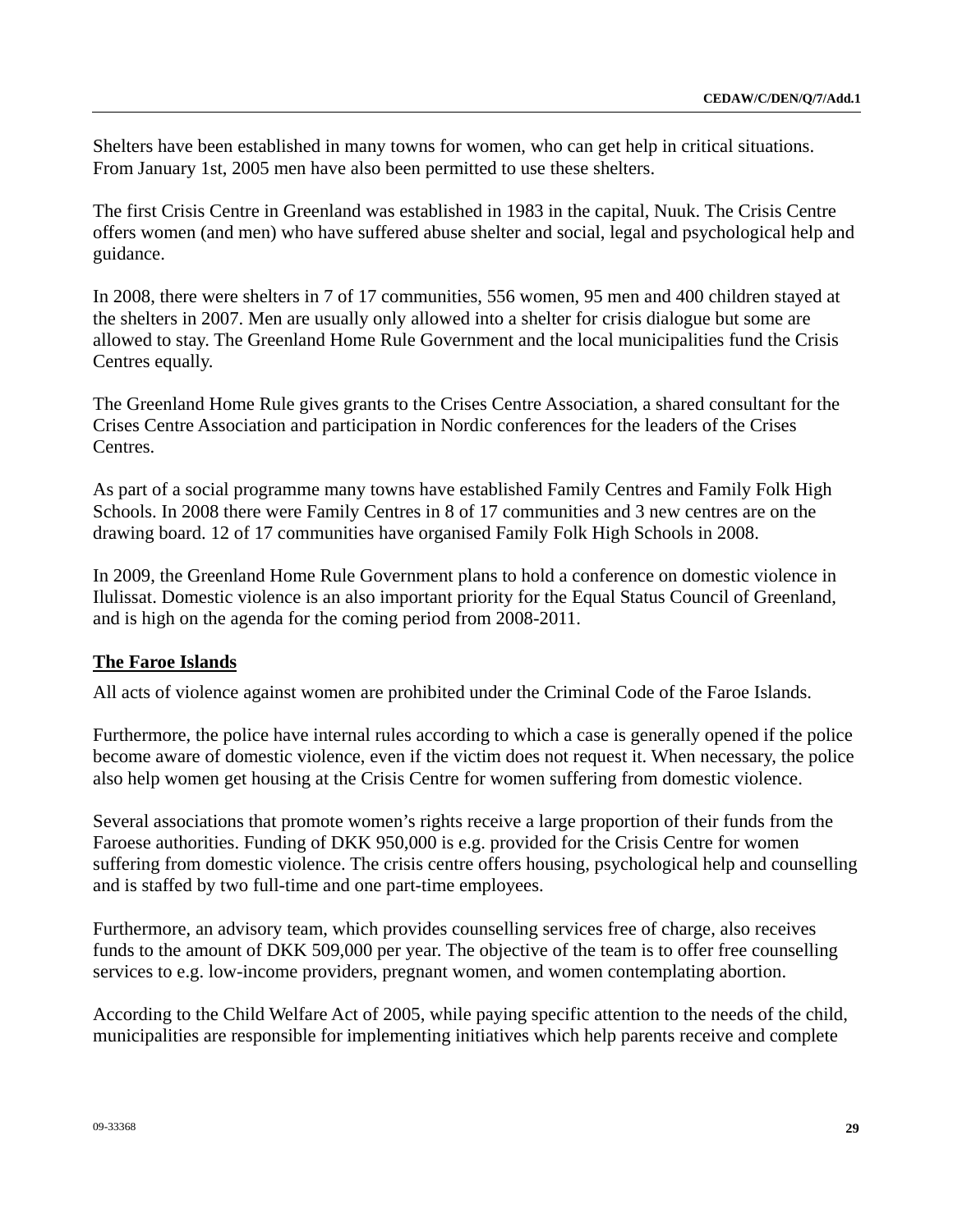treatment relating to illness, substance abuse or other personal afflictions, as well as offering different kinds of family-based treatment options.

With regard to the activities performed, the Crisis Centre has provided the following statistics on the number of reports of spousal violence and the number of stays at the centre:

*Crisis Centre Statistics:*

|                               | 2007 | 2006 | 2005 |
|-------------------------------|------|------|------|
| Reports of domestic violence: | 119  | 116  | 138  |
| Lodgers, women                | 17   | 13   | 18   |
| Victims of domestic violence  | 12   | 11   | 16   |
| Lodgers, children             | 14   | 13   | 24   |

According to the Crisis Centre, the number of reported incidents of violence against woman (per capita) is roughly equivalent to that of neighbouring countries.

## **Response to question 17:**

## **Government Action Plans**

The objectives in the action plans to combat violence against women and children are:

- 1. To give the necessary support to the victims
- 2. To prevent the violence by offering treatment of the perpetrator
- 3. To strengthen cross-sector efforts among the relevant authorities
- 4. To reinforce information-gathering regarding violence

Both action plans have been externally evaluated. The information below stems from the evaluations.

Regarding victim support: it is assessed by the evaluator that victims in recent years have become more aware about their rights and access to support. It is likely that the initiatives in the action plans have contributed to this development. In addition to awareness and knowledge of the existing support, a range of new support initiatives have been implemented under the action plans.

Regarding the perpetrators: there has been more focus on the possibilities for treatment, both among the perpetrators themselves and among professionals. As a result of this, more men than before have participated in the treatment programmes. As the initiatives in the action plans form a major part of the initiatives aimed at the perpetrators, it is regarded as likely that the action plans have contributed to the focus on treatment and to the higher number of men participating in the treatment programmes.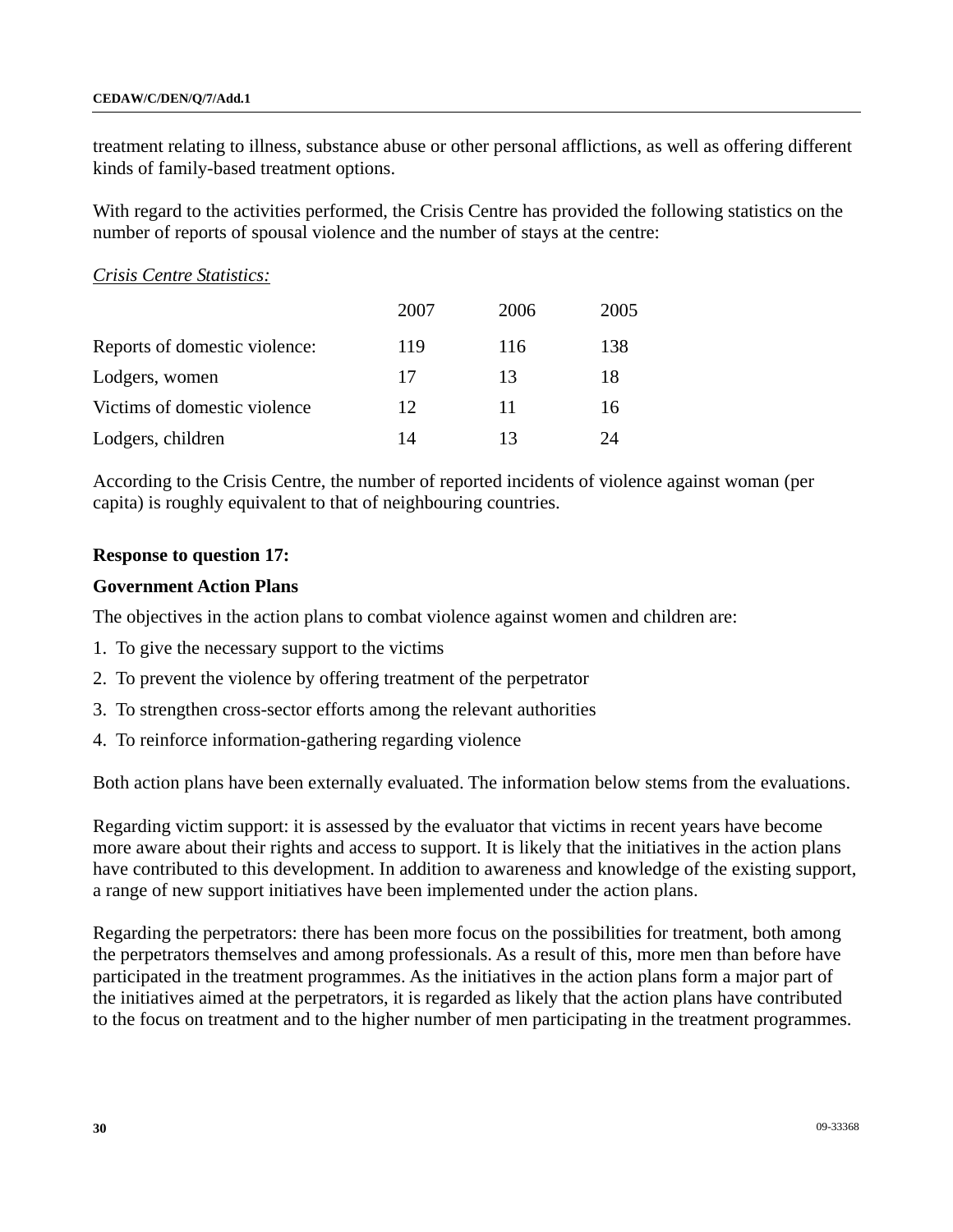Regarding the strengthening of the authorities' efforts: it is assessed that professionals and authorities have a need for further knowledge regarding domestic violence. It is also necessary to maintain the focus on strengthening cooperation among professionals in and between sectors with respect to combating domestic violence.

Finally, it is assessed that the collection of knowledge and information on domestic violence has been intensified during the implementation of the action plans and that this knowledge and information has been disseminated among professionals and authorities. It is important to mention that national public campaigns have been implemented under the action plans, which has contributed to breaking the silence about domestic violence.

The overall evaluation is that during recent years a change has taken place in public attitudes concerning violence against women. This form of violence is no longer regarded as a private matter but as a problem that authorities, politicians and citizens should actively combat and clearly deem unacceptable. This change in attitude is most likely part of the reason for the significant decrease in the number of women victims of intimate violence.

Links:

Action plan to stop men's domestic violence against women and children 2005-2008:

[www.lige.dk/files/PDF/MFL\\_handlingsplan\\_UK.pdf](http://www.lige.dk/files/PDF/MFL_handlingsplan_UK.pdf) 

The Danish Government's action plan to stop violence against women 2002-2004:

[www.lige.dk/files/PDF/vmk\\_uk.pdf](http://www.lige.dk/files/PDF/vmk_uk.pdf)

## **Response to question 18:**

According to section 19 (1) of the Danish Aliens Act, the Danish immigration authorities can revoke or refuse to extend a time-limited residence permit, if the basis for the permit is no longer valid. This may be the case if a residence permit has been issued according to the rules on spousal reunification and the spouses subsequently divorce or end co-habitation.

In cases concerning revocation of or refusal to extend a residence permit, the immigration authorities must consider if the revocation may be assumed to be particularly burdensome owing to the alien's personal circumstances, or if the applicant will suffer injury or harm in his or her country of origin, cf. section 26 (1) of the Aliens Act.

If the residence permit has been granted on the basis of marriage or marital co-habitation, and this basis is no longer present, the authorities must, furthermore, pay special regard to whether the marriage or co-habitation has ended as a consequence of the alien concerned having been exposed to outrages, abuse or other ill-treatment, etc., by the spouse, cf. section 19 (8) of the Danish Aliens Act. The Danish immigration authorities follow this particular area very closely and focus on any need for adjustment.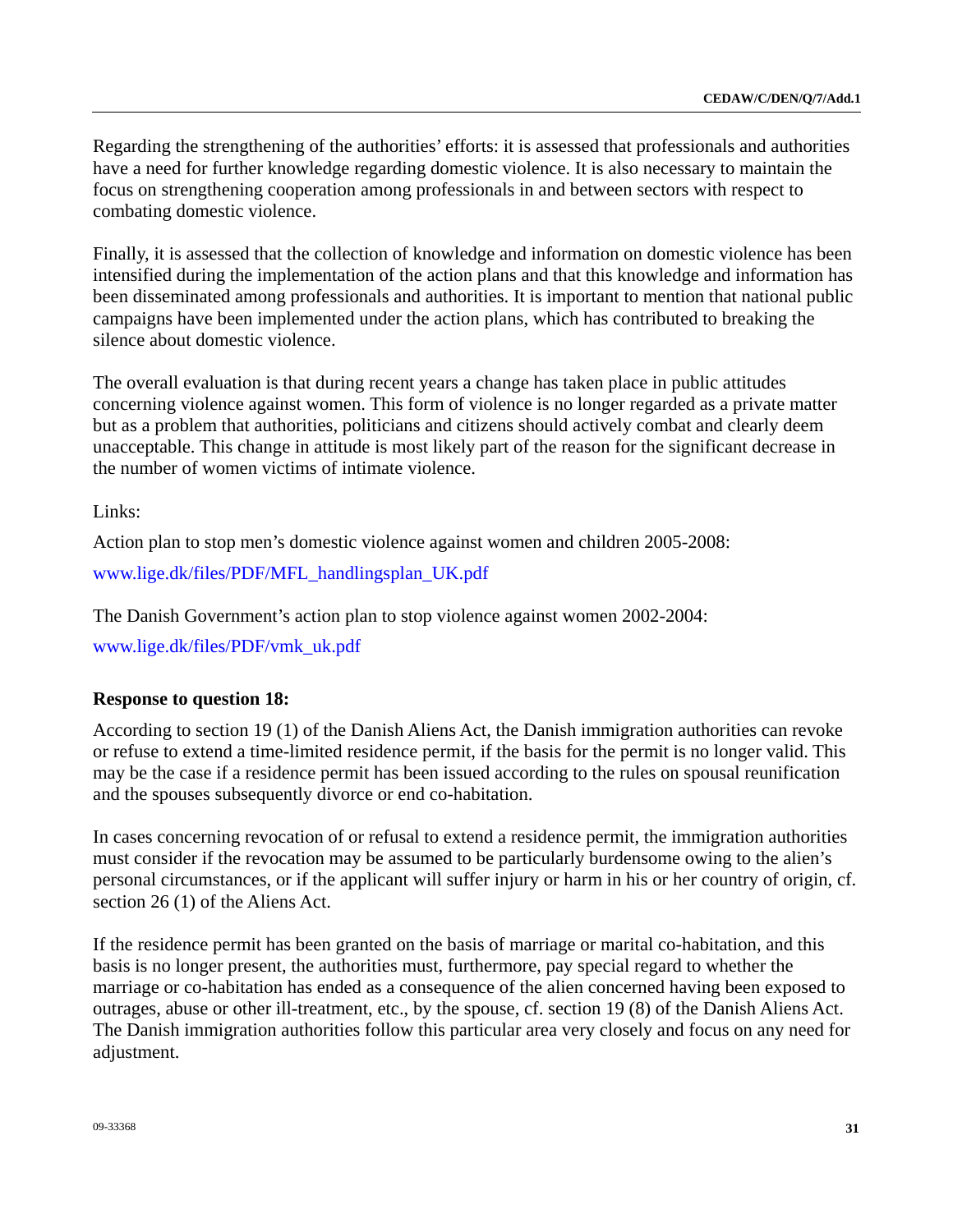For further information on the Aliens Act, please see:

[http://www.nyidanmark.dk/NR/rdonlyres/C2A9678D-73B3-41B0-A076-](http://www.nyidanmark.dk/NR/rdonlyres/C2A9678D-73B3-41B0-A076-67C6660E482B/0/alens_consolidation_act_english.pdf) [67C6660E482B/0/alens\\_consolidation\\_act\\_english.pdf](http://www.nyidanmark.dk/NR/rdonlyres/C2A9678D-73B3-41B0-A076-67C6660E482B/0/alens_consolidation_act_english.pdf) 

Since 2002 administrative practice on the area has been as follows:

The alien must substantiate the invoked abuse. The assessment of whether the abuse is substantiated is based on a specific, individual assessment of the information given by the parties in the case and any documentation provided, for instance reports from the police, emergency rooms, statements from doctors, statements from women's safe houses, court judgments regarding the abuse, etc. If the Danish immigration authorities find the invoked abuse substantiated, the authorities make an assessment of whether the abuse has been the cause of the cessation of cohabitation.

In cases where the abuse is substantiated and is assessed to be the real cause of the cessation of cohabitation, the immigration authorities will decide whether revocation or refusal must be assumed to be particularly burdensome owing to the alien's personal circumstances. The authorities will, furthermore, decide whether the applicant will face a risk of injury or harm on return to his or her country of origin. This decision is made on the basis of a specific, individual assessment of the circumstances in each case.

According to administrative practice, foreigners who have had approximately two years of residence in Denmark and who leave their spouses due to abuse, cf. above, before receiving a permanent residence permit are – depending on their connection to Denmark – in general allowed to stay in Denmark.

## **Government's Action Plan**

The "Seventh Periodic Report by the Government of Denmark on the Implementation of the Convention on the Elimination of All Forms of Discrimination against Women" describes the Government's "Action Plan to Combat Mens Domestic Violence against Women and Children 2005 - 2008".

The Action Plan includes initiatives specifically targeted at combating violence against foreign women and targeted at providing support services for them. The Seventh Periodic Report mentions several initiatives, including:

- an information campaign running at language schools and addressed to ethnic minority women
- information films addressed to battered ethnic minority women about their rights and opportunities for assistance
- a nationwide service including aftercare/networks for battered women run by the Danish Red Cross and with special focus on ethnic minority women
- training for employees and volunteers at the shelters regarding methods, e.g. in the work to help battered women with ethnic minority backgrounds.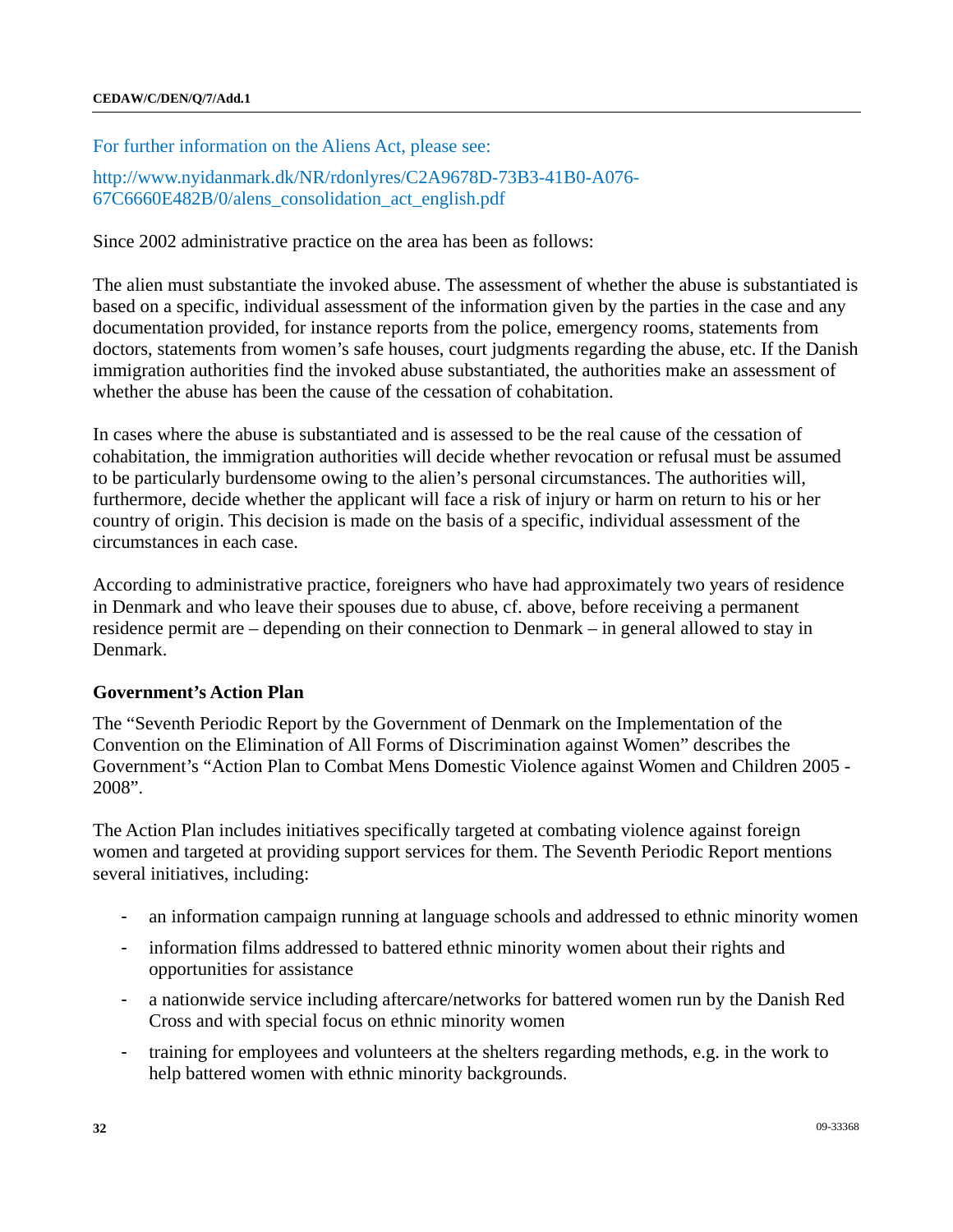Moreover, the Government is in the process of implementing a new four-year "National Strategy to Combat Violence in Close Relations". The strategy will also include specific initiatives aimed at foreign women.

## **Employment and reconciliation of work and family**

#### **Response to question 19:**

The Danish Government continues to work on securing equal opportunities for men and women on the labour market. The Danish Government has taken a number of steps to rectify the situation.

For instance, as of 1 January 2007 major enterprises, both public and private, are required to prepare gender-divided wage statistics. The statistics will indicate whether the companies have equal pay for men and women. The result is to be analysed at the end of 2009.

Other initiatives by the Danish Government include:

- Various pamphlets including an equal pay guide that aims to promote the enterprises' work on gender equality and equal pay. The guide gathers knowledge and points of view and presents practical advice on how enterprises, union representatives and employees can take part in the work on equal pay.
- A website [\(www.ligelon.dk\)](http://www.ligelon.dk/) summarizing knowledge and information on equal pay.
- Equal pay seminars on a regular basis where researchers, experts and practitioners discuss various gender equality topics.

The Danish Government does not apply temporary special measures pursuant to article 4, paragraph 1, of the Convention on the Elimination of All Form of Discrimination against Women on equal pay.

## **Response to question 20:**

In November 2008 the Danish National Centre for Social Research published an updated version of a report on wage differences between men and women, first published in 2004.

The 2008 report analyses the wage differences between men and women in the period 1996-2006. The first report from 2001 concluded that men on average earn 12 to 19 per cent more than women, depending on the method applied. The 2008 report finds that this wage gap has not changed during the 10 year period.

The report analyses the wage gap with a statistical model which seeks to explain the gap by a number of factors, e.g. sector, branch, working function, length of training/education, experience as well as individual characteristics such as age, marital status and geographical location of the work place.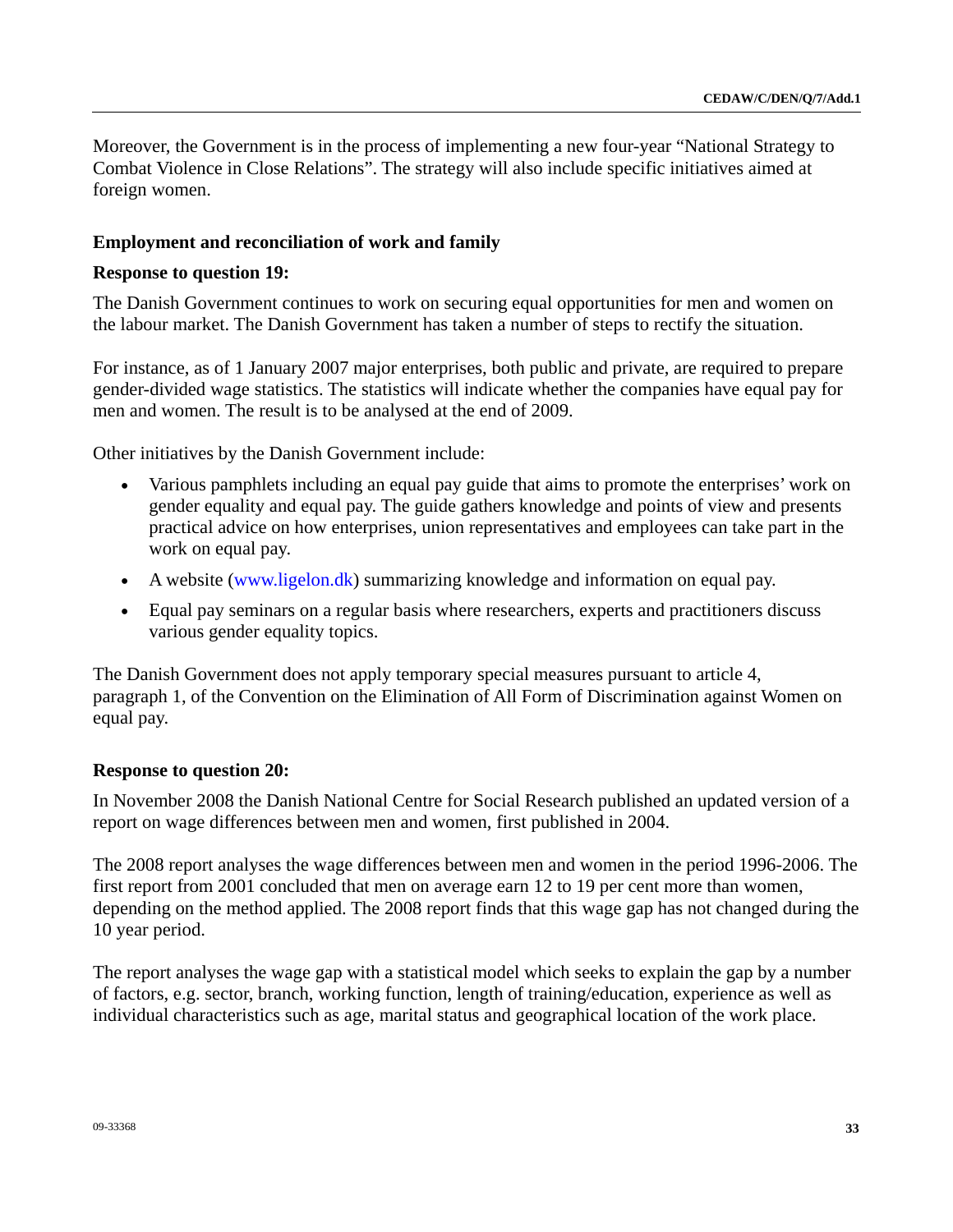The model explains about 70 to 80 per cent of the wage gap between men and women. This does not mean that the remaining 20 to 30 per cent of the wage gap can be explained by discrimination between men and women but merely indicates that the model does not explain the entire wage difference. Personal performance in particular cannot be measured.

The value of the explanation of the model has decreased in the period 1996-2006. The report explains this result by an increasing part of the wages being determined locally. Local negotiations on wages mean that objective factors can explain less on a macro level.

## **Response to question 21:**

In 2007 there were more women than men who worked less than 37 hours per week. In contrast there were more men than women who worked 37 hours or more. But part-time employment among women is decreasing. In 2006 the average weekly working hours for women were 33.2 hours whereas men worked 38.6 hours a week on average. For both women and men the number of working hours is increasing.

In most parts of the labour market, part-time work is currently possible, although in certain sectors – for example construction and transport – there is no general access to part-time work. In other parts of the private labour market, the possibilities for part-time work are also limited, for example in the form of provisions stating that the number of full-time employees must not drop because a part-time position is established. Different forms of part-time employment exist. Part-time employment may, for example, be agreed for a limited period, and part-time employees always have the possibility of transferring to full-time work.

In the private labour market, many of the collective agreements contain provisions about part-time work, and the initiative and competence to use such possibilities are subject to agreement at enterprise level. Part-time work is also a possibility in the government and county authority sector.

In summer 2007 the Government concluded a Tripartite Agreement with the public employers and the unions. The focus of the Agreement was the employees as the pivotal point for good public service in modern welfare society.

One item in the Agreement was the common objective that part-time workers who so desire should have the possibility of increasing their number of working hours. The public employers committed themselves to working for that scope, which is especially relevant for a number of female-dominated types of jobs in the social and health sectors.

As a follow-up to this Tripartite Agreement, from January 2008 the regions and the municipalities have implemented an obligation for the local regional and municipal employers to offer vacant fulltime jobs or vacant hours to those already employed in part-time-jobs who wish to increase their rate of employment and who fulfil the qualification and flexibility requirements for the job.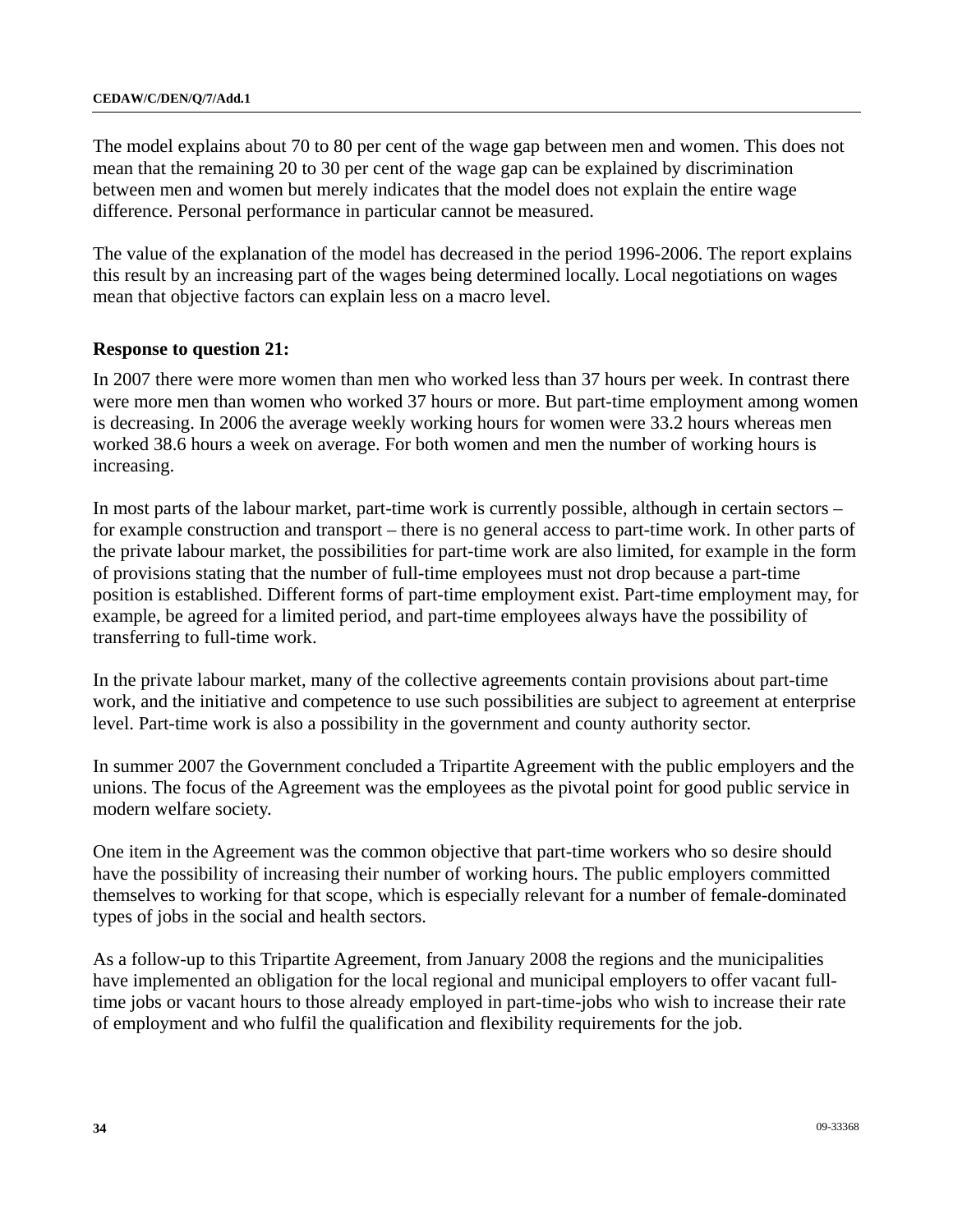It is not possible to evaluate the impact of the measures taken. In 2008 Denmark has been characterized by a very high rate of employment and a scarcity of labour – especially in the social and health sectors. Thus the employers have in any case had a strong interest in using the potential manpower reserve represented by part-time employed women.

## **Response to question 22:**

In 2008 an analysis of female entrepreneurs was carried out. The analysis was afterwards presented at meetings held with female entrepreneurs in the five regions where problems and challenges encountered by female entrepreneurs were discussed. The women were content with the initiative and wanted focus on the subject to continue. A fairly large number of the women, however, stated that they did not want special "treatment" or initiatives directed towards them as a special group.

As an appetizer for the Global Entrepreneurship Week (week 47 2008), a campaign with role models was arranged. Successful female entrepreneurs were interviewed in different national media. A number of conferences for female entrepreneurs took place on the Wednesday – the "female entrepreneurship-day" of GEW-week.

As a result of these activities an action plan is now being developed with initiatives vis-à-vis female entrepreneurs. The initiatives will presumably be:

- 1. A special website for women entrepreneurs. The website will be arranged as a sub site of the national entrepreneur – start-up – website [\(www.startvaekst.dk\)](http://www.startvaekst.dk/). The site will contain relevant information and material about subjects and challenges that women especially experience.
- 2. Network and mentor arrangements for women entrepreneurs should be easier to locate. The initiative will be anchored in the five regional "growth houses".
- 3. To ensure that more women become interested in entrepreneurship, special campaigns for girls and young women should be carried out during their school and university education.
- 4. As a number of entrepreneurs of both genders are known to use other strategies for developing their enterprises than hiring employees and nurturing it in a traditional way; these different strategies should be mapped. An analysis will be conducted regarding these alternative ways of developing enterprises.
- 5. Successful women entrepreneurs are to act as role models. Therefore, different events and initiatives will be arranged to make the role models more visible – e.g. during the annual Global Entrepreneurship Week (week 47).
- 6. To ensure continuing focus and visibility on women entrepreneurs, annual genderdisaggregated statistics on entrepreneurs will be published in week 47.

In recent years there has been positive development regarding employment of ethnic minority women. The labour market participation rate among ethnic minority women from western and non-western countries has increased from 45 per cent in 2001 to 51 per cent in 2007 – an increase corresponding to 22,662 more ethnic minority women entering employment.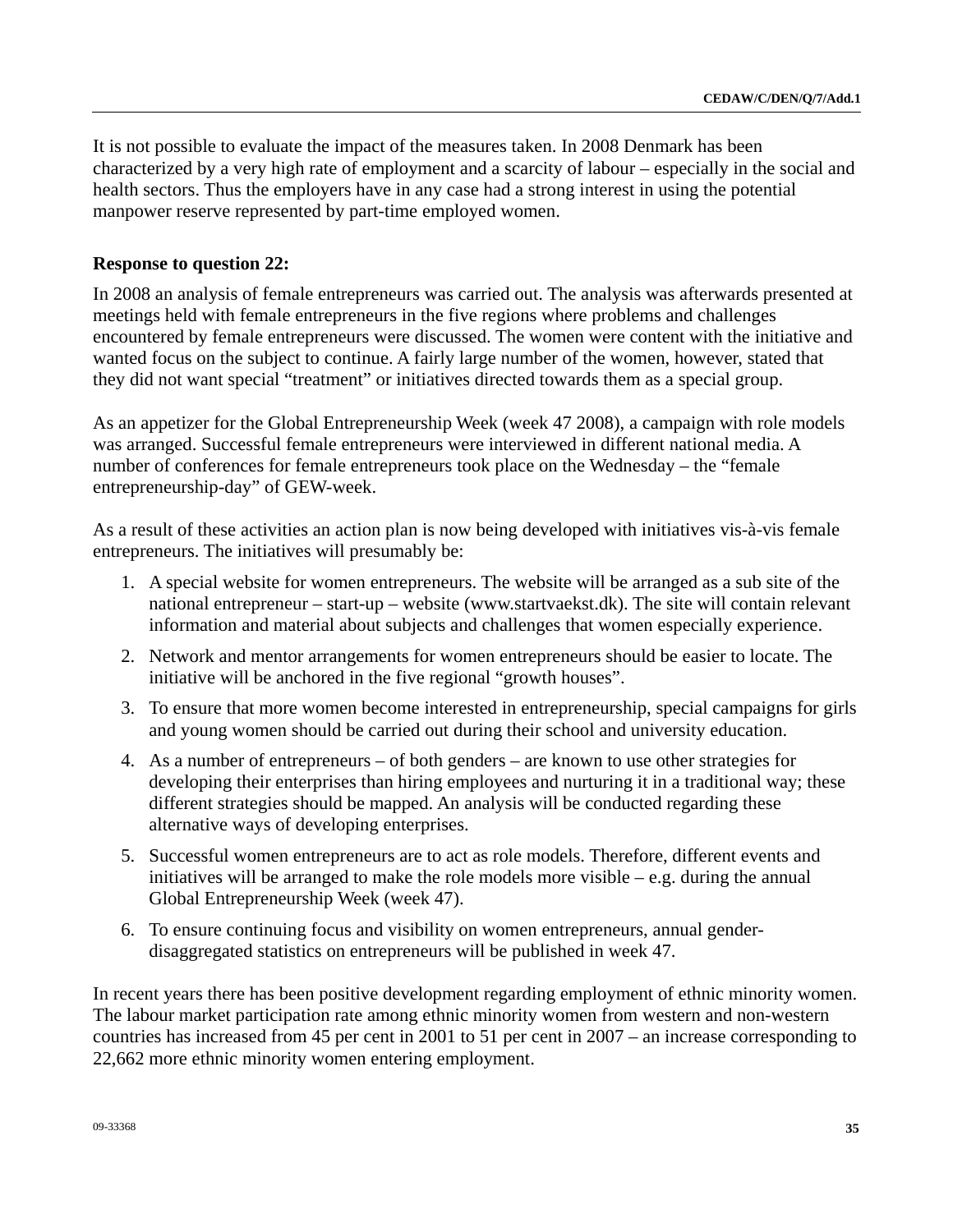In order to increase ethnic minority women's participation in society, in 2007 the Government launched an initiative targeting women with ethnic minority background. The initiative is to run from 2007 till 2011 and aims at enhancing networking, employment and entrepreneurship among women from ethnic minorities at the same time as strengthening the development and integration of their children.

In recent years a great number of projects and initiatives have been launched aiming at bringing more women with an ethnic minority background into employment. An example of such a project is the "Gribskov Model".

An analysis of immigrant and ethnic minority entrepreneurs has been planned and is expected to be published in summer 2009. The analysis will also look into gender differences.

Finally, a report is under way from the Danish Ministry of Refugee, Immigration and Integration Affairs and the Ministry of Economic and Business Affairs. The report contains recommendations regarding tasks, target groups and the organisation of a centre for ethnic entrepreneurship, which is expected to be agreed upon in 2009.

## **Response to question 23:**

Over the last 10-15 years, preventive health and health promotion have been given a higher priority in Denmark. This is due to recognition of the fact that lifestyle related diseases like cancer and cardiovascular diseases dominate the pathological picture today. Only a limited part of total preventive health care and health promotion lies within the health sector and thus with the central health authorities.

Policies and initiatives either supported or put forward by the Government have been part of the Government's public health and disease prevention programme "Healthy throughout Life" since 2002. The programme is based on the targets of the former government's programme and will maintain a clear focus on the risk factors – tobacco, alcohol, accidents, eating habits and too little physical activity – but will, furthermore, broaden the scope to also include preventive treatment of the major preventable diseases, e.g. asthma, allergies, diabetes, cardiovascular diseases and osteoporosis.

An indicator programme is being presented in connection with "Healthy throughout Life". Trends in the indicators will be updated regularly on the website of "Healthy throughout Life", [www.folkesundhed.dk.](http://www.folkesundhed.dk/) Gender is a key aspect among many of these indicators, e.g. prevalence of daily smoking is measured according to gender and age. The purpose of the catalogue of indicators is to ensure the continued, clear monitoring and documentation of trends based on a relevant selection of the great quantity of statistics and data that are produced. Gender aspects play a central role in this monitoring.

One of the aims of the programme is enhanced quality of life, also for the elderly and for people with chronic diseases. The programme stresses the responsibility of the individual, but also underlines that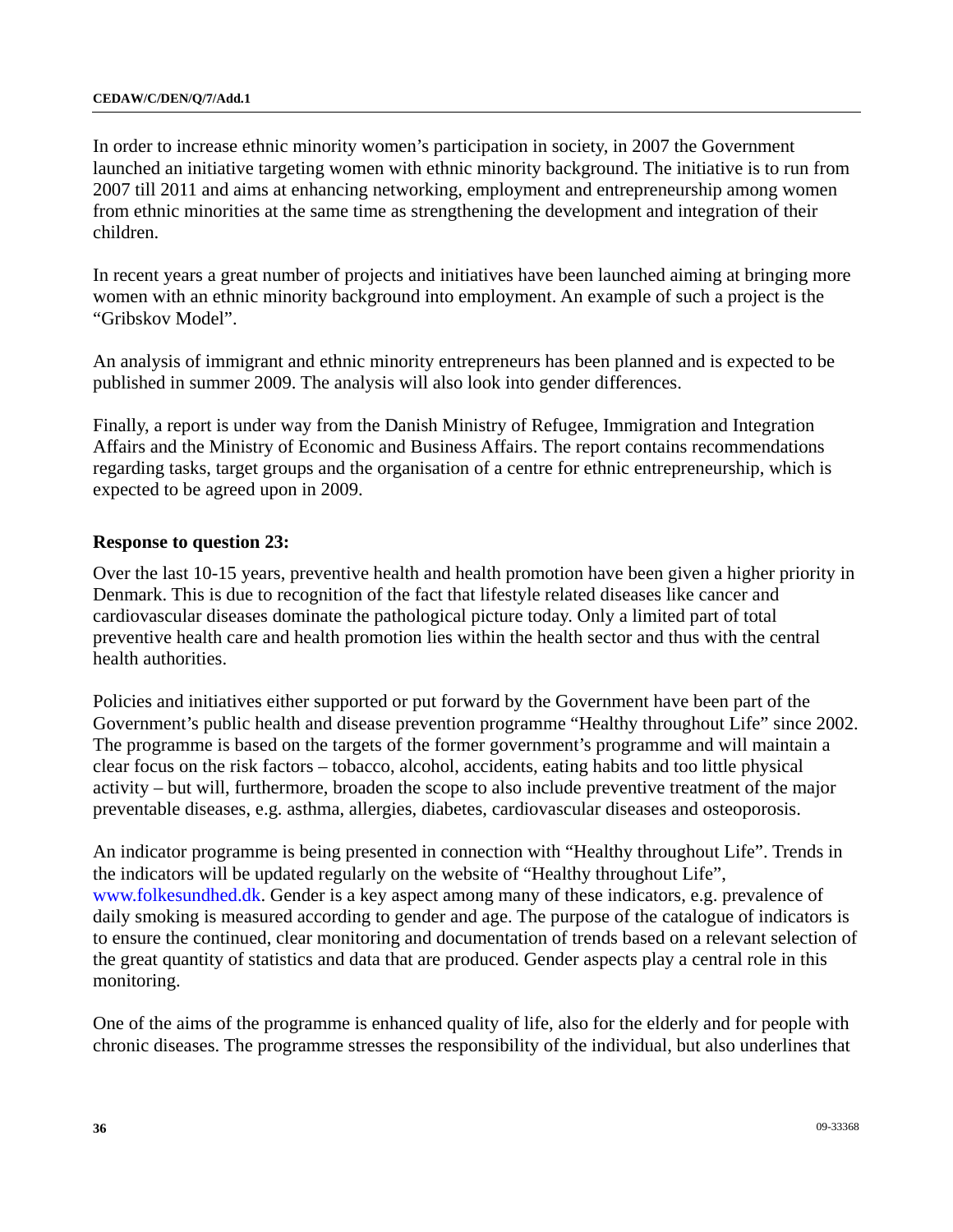the individual must be able to make well-informed choices. The programme enhances the role of civil society – the social networks, the workplace, private organisations etc.

With its extensive reorganisation of the public sector and the new health legislation, the Government has given the municipalities the primary responsibility for preventive health and health promotion from 2007. The Government is thereby aiming to use the already established close contact between the municipalities and the general public as well as the large volume of knowledge about local conditions to make preventive health and health promotion more effective.

As part of the new Government platform 2007, the Danish Government planned for two new large initiatives to follow up on "Healthy throughout Life".

Firstly, in January 2008 the Government appointed a committee consisting of experts in the field of health promotion and disease prevention, health economics and representatives from both the public and private sector. At the beginning of 2009, the committee is to submit its recommendations on how health promotion and disease prevention in Denmark can be carried out even better than previously.

Secondly, the Government will publish a new public health promotion strategy in 2009 that includes clear aims for the future effort.

#### **Response to question 24:**

In 2002, an Act prohibiting tobacco advertisements came into force. On the basis of an EU directive, legislation on manufacture, presentation and sale of tobacco products also came into force in 2002. This Act includes limit values for the tar, nicotine and carbon monoxide content in cigarettes and rules on the labelling of tobacco products including health warnings. In 2004, it was prohibited by statute to sell tobacco and alcohol to persons under the age of 16.

In May 2007, the Danish Parliament adopted the Smoke-Free Environments Act. The purpose of the Act is to promote smoke-free environments with the aim of preventing harmful health effects from passive smoking and involuntary exposure to tobacco smoke.

The Act applies to all public and private workplaces, institutions for children and adolescents, educational institutions, indoor facilities to which the public has access, including means of public transport (the public space) and hospital establishments. As a general rule, smoking is not permitted indoors at these premises.

The Act includes a wide range of exceptions. In general, it is permitted to establish smoking booths and special rooms for smoking at workplaces, educational institutions, in the public space, at hospital establishments etc. In addition, there are exceptions for: workrooms that serve as a workplace for one person only, small restaurants with a license to serve alcohol, a serving area of less than 40 square metres, drop-in centres for the socially vulnerable, accommodation or rooms for residents at nursing homes and the like.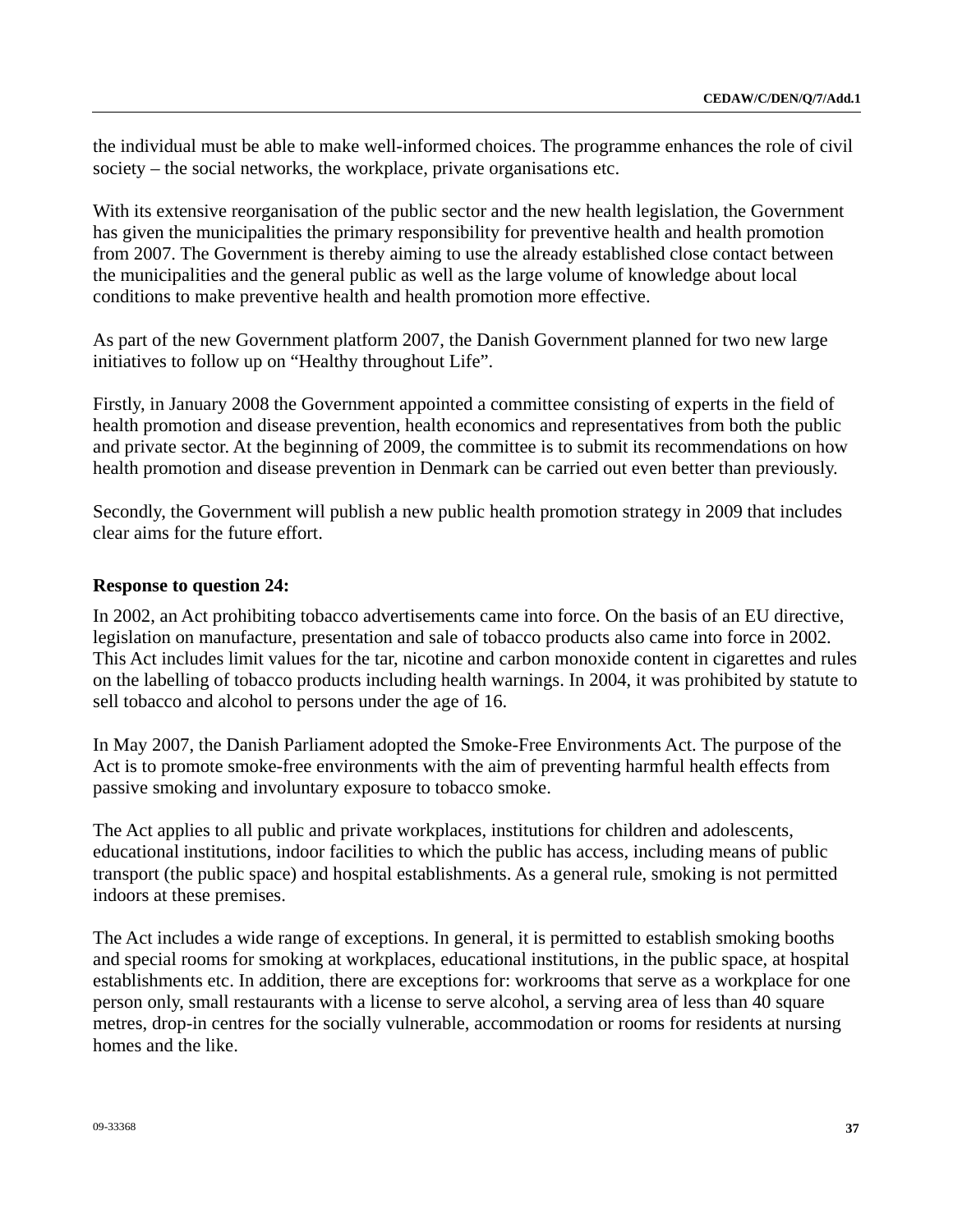In 2008, the age limit for selling tobacco to persons was raised to the age of 18. These legal changes have been accompanied by a number of public campaigns to prevent smoking and encourage smoking cessation. Local tobacco addiction treatment clinics have been established in many municipalities.

A large-scale campaign against tobacco use is planned in 2009 using the successful Australian campaign concept, "Every cigarette is doing you damage".

## **Response to question 25:**

In January 2009 a County Court for the first time passed a sentence in a criminal case for a violation of section 245 A of the Danish Criminal Code that concerns female genital mutilation. In the case the parents of three girls were charged with violation of section 245 A of the Code and attempt hereon, partly by cooperating in bringing the two oldest girls to Sudan where an unidentified person living in Sudan performed a female circumcision on both of the girls, and partly by planning on travelling to Sudan with their third and youngest daughter with the intention of cooperating in having her circumcised as well. The plan to bring the youngest daughter to Sudan did not succeed as both parents were arrested before departure.

The father of the two girls was acquitted but the mother was convicted of contributing to the circumcision of the two oldest girls and acquitted of the matter concerning the youngest daughter.

The mother was sentenced to imprisonment for 2 years, whereof the execution of 1 year and 6 months was suspended with a period of probation of 3 years.

Furthermore, the mother was ordered to pay compensation to the amount of DKK 25.000 to each of her daughters.

## **Response to question 26:**

The Ministry of Refugee, Immigration and Integration Affairs has decided to update its data on marriages and couples among ethnic minority groups.

A new research project has been launched focusing on the impact of the rules on family reunification valid from 2002 and onwards in relation to marital patterns and family reunification among ethnic minorities. In connection with this, the research will also look at the development in the scope and risk of forced marriages, including non-registered marriages conducted inside as well as outside Denmark. The results of the research project, conducted by SFI (The Danish National Centre for Social Research) are expected to be published in September 2009.

#### **Response to question 27:**

In Denmark, the legal property regime of a marriage is community of property but the spouses may agree to have separate property, entirely or partially.